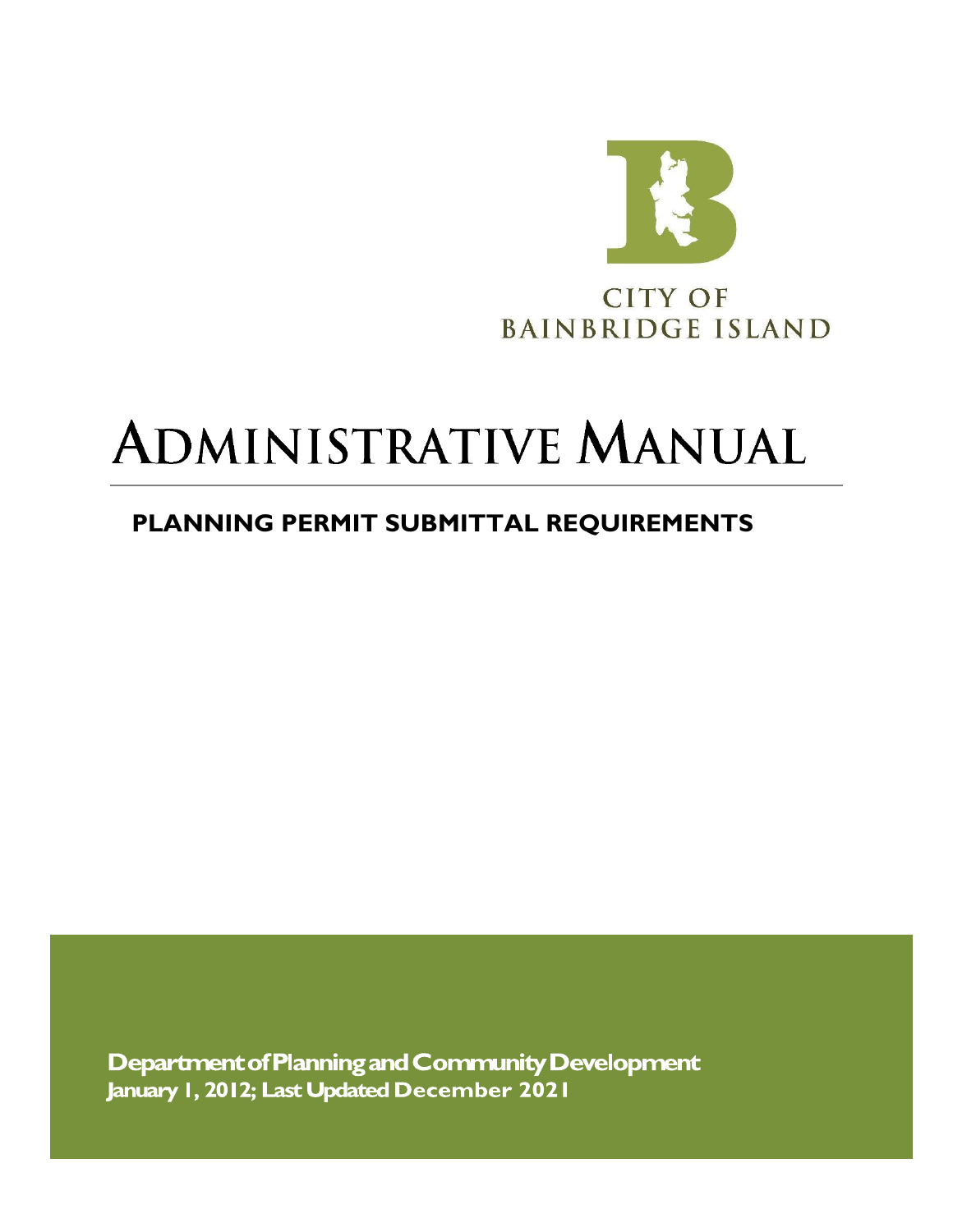City of Bainbridge Island Administrative Manual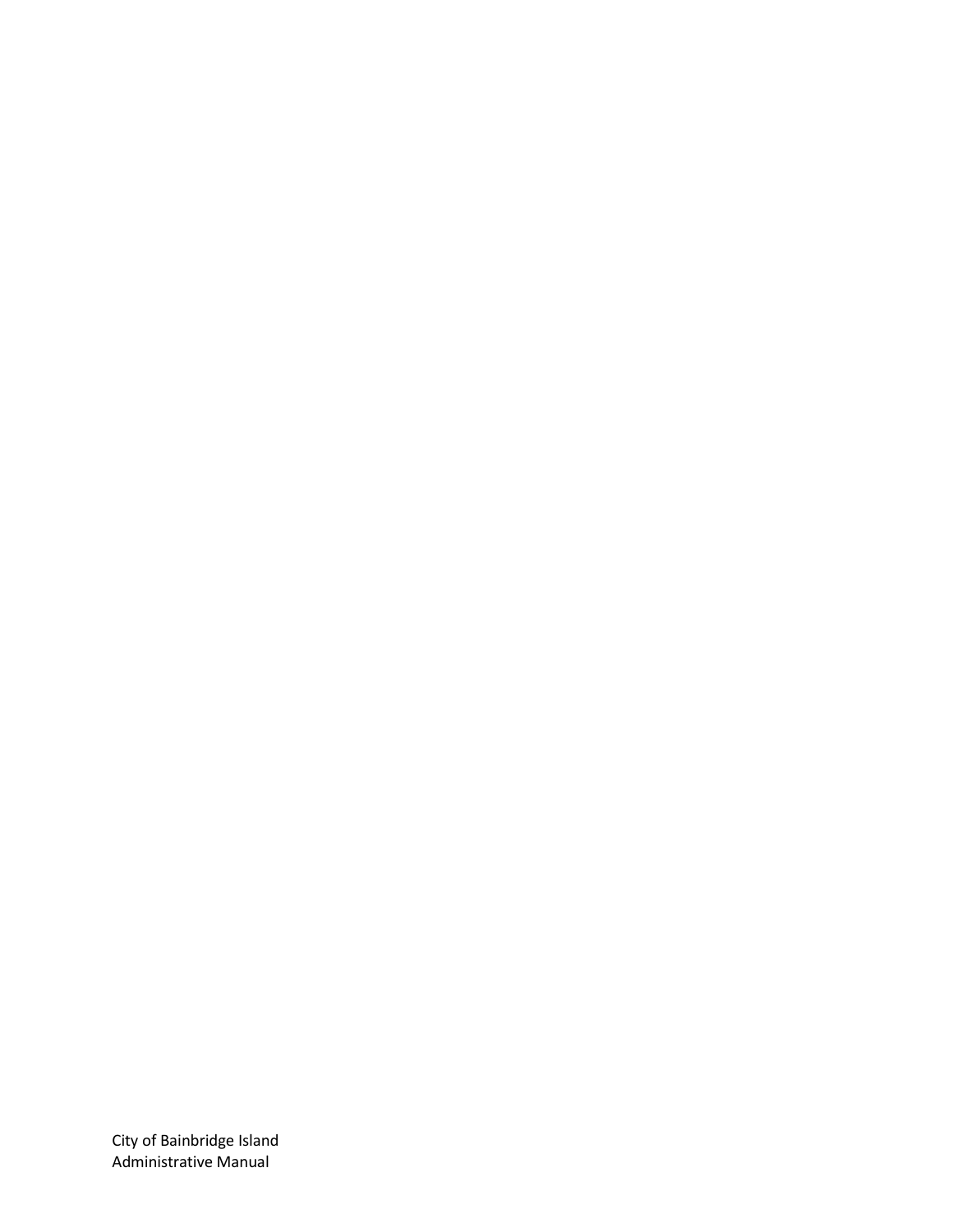#### **TABLE OF CONTENTS**

| <b>Plan Sheet Requirements</b>                                                         |    |
|----------------------------------------------------------------------------------------|----|
|                                                                                        |    |
|                                                                                        |    |
|                                                                                        |    |
|                                                                                        |    |
| <b>Plan Sheet Requirements</b>                                                         |    |
|                                                                                        |    |
|                                                                                        |    |
|                                                                                        |    |
|                                                                                        |    |
|                                                                                        |    |
|                                                                                        |    |
|                                                                                        |    |
|                                                                                        |    |
|                                                                                        |    |
|                                                                                        |    |
|                                                                                        |    |
|                                                                                        |    |
| Legislative Review of Development Regulation / Rezoning Application15                  |    |
|                                                                                        |    |
|                                                                                        |    |
|                                                                                        |    |
|                                                                                        |    |
|                                                                                        | 19 |
| Shoreline - Conditional Use, Substantial Development Permit / Exemption, Variance19-20 |    |
|                                                                                        |    |
|                                                                                        |    |
|                                                                                        |    |
|                                                                                        |    |
|                                                                                        |    |
|                                                                                        |    |
|                                                                                        |    |
|                                                                                        |    |
|                                                                                        |    |
|                                                                                        |    |
|                                                                                        |    |
|                                                                                        |    |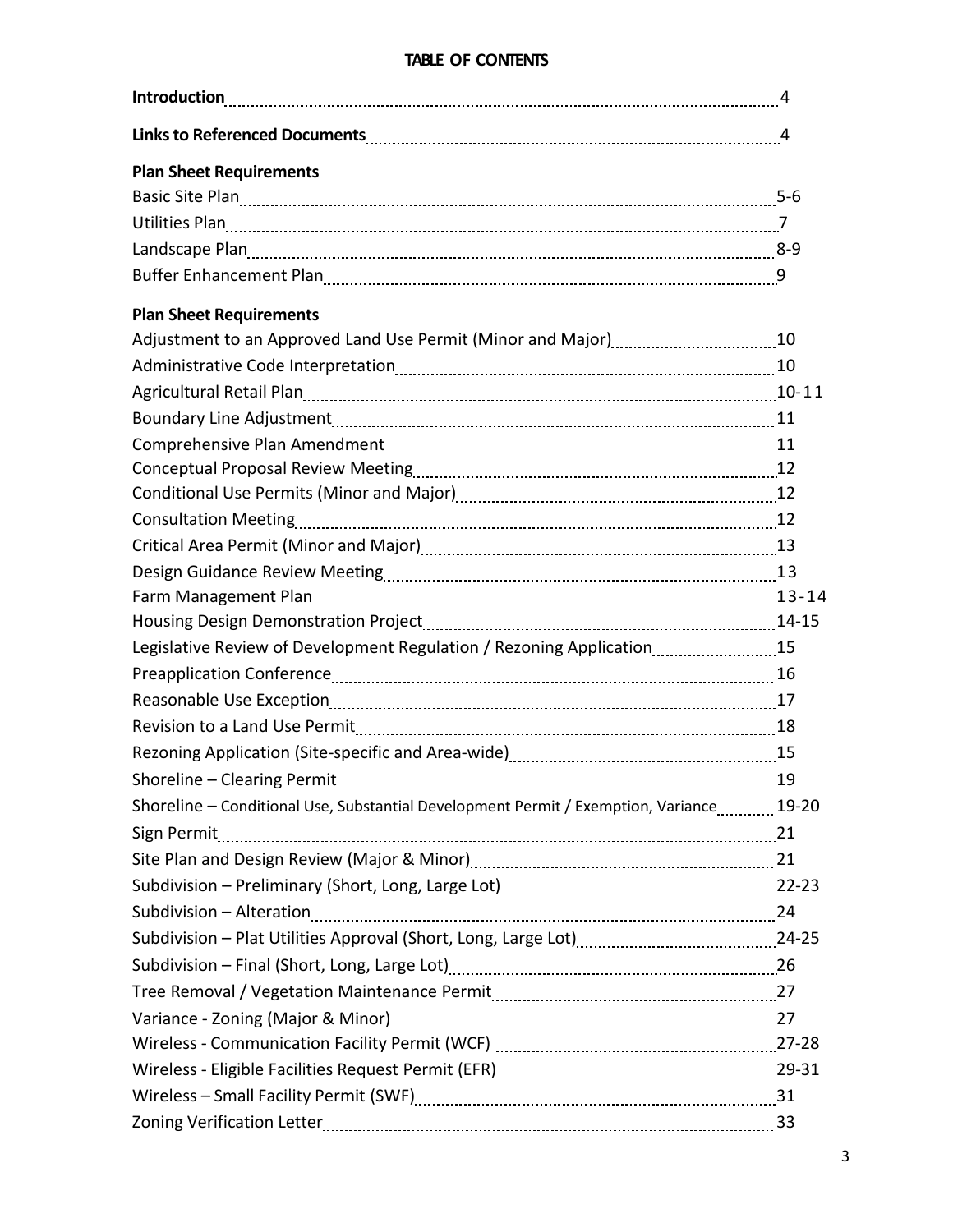#### **Introduction**

This Administrative Manual is designed to supplement the permit processes described in the land use, zoning, and environmental sections of the City of Bainbridge Island Municipal Code (BIMC). This manual identifies documents that applicants must submit in order to have a complete application for development review and decision. Consistent submissions to the City of Bainbridge Island help the efficiency of the review process as well as clarifying requirements for applicants. The procedures required for review and approval of most applications are detailed in BIMC Title 2: Administration, Personnel and Land Use Procedures of the BIMC.

The [Master Land Use](https://wa-bainbridgeisland.civicplus.com/DocumentCenter/View/7982) Application is required to be submitted with each of the land use permits discussed herein. Please see the application for the number of copies for specific permits. A land use permit shall not be considered complete until the required application, [fee,](http://www.bainbridgewa.gov/DocumentCenter/View/6152) and all supporting materials are submitted to the Department. The applicant shall submit an electronic copy of all required documents at the time of application submittal. The Director may waive specific submittal requirements determined to be unnecessary for review of an application. Most applications also require a separate fee to the Kitsap Public Health District. The City's Fee [Schedule](http://www.bainbridgewa.gov/DocumentCenter/View/10292/Fee-Schedule-?bidId) can be viewed on the City's website.

| Link                                                                                | Website address                                        |
|-------------------------------------------------------------------------------------|--------------------------------------------------------|
| <b>City of Bainbridge Island Design and</b><br><b>Construction Standards Manual</b> | http://www.ci.bainbridge-isl.wa.us/169                 |
| Design for Bainbridge Design Review<br><b>Manual</b>                                | https://www.bainbridgewa.gov/DocumentCenter/View/12502 |
| Design for Bainbridge checklist /<br>worksheet                                      |                                                        |
| <b>Island-wide Transportation Plan</b><br>(IWTP)                                    | https://www.bainbridgewa.gov/708                       |
| <b>Landscape Materials Matrix</b>                                                   | https://www.bainbridgewa.gov/DocumentCenter/View/12756 |
| <b>Shoreline - Joint Aquatic Resources</b><br><b>Permit Application (JARPA)</b>     | https://www.epermitting.wa.gov                         |
| <b>Shoreline Site Specific Analysis</b><br><b>Submittal Requirements</b>            | http://www.bainbridgewa.gov/DocumentCenter/View/7306   |
| <b>Shoreline Single-family Residence</b><br><b>Mitigation Manual</b>                | http://www.bainbridgewa.gov/DocumentCenter/View/5663   |
| <b>Sign Permit Worksheet</b>                                                        | http://www.bainbridgewa.gov/DocumentCenter/View/7408   |
| <b>Site Assessment Review (SAR)</b>                                                 | http://www.ci.bainbridge-isl.wa.us/882                 |

#### **Additional links referenced in this document**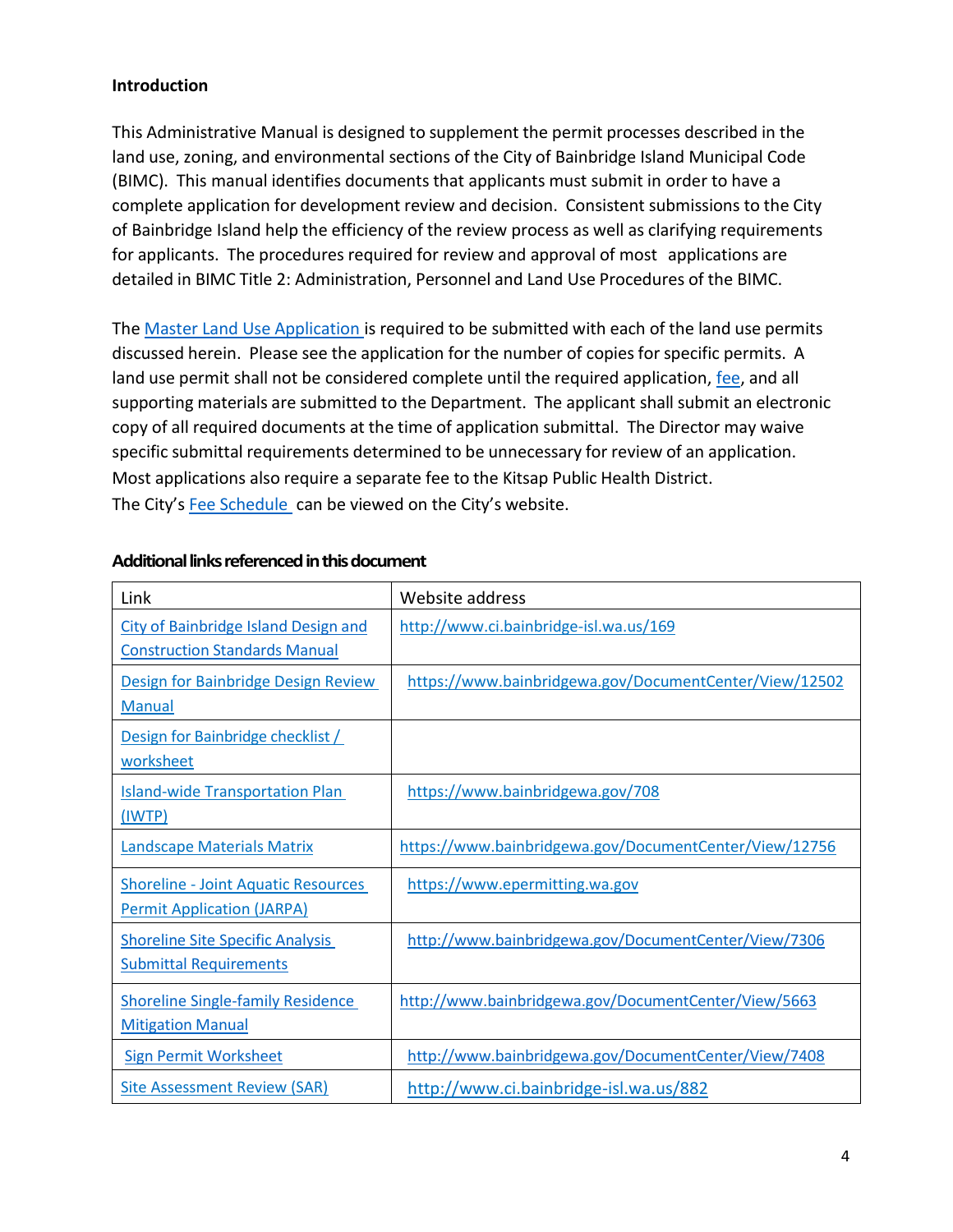# **Basic Site Plan**

The site plan must be legible and easily understood by professionals as well as the public. Clearly differentiate between existing and proposed development. The information to help prepare a site plan is readily available to the public through these links:

City [Resources](http://www.ci.bainbridge-isl.wa.us/http:/www.ci.bainbridge-isl.wa.us/) County [Resources](https://www.kitsapgov.com/) Public Health [District](https://kitsappublichealth.org/)

- $\Box$  Plan sheet 18" \* 24" or 24" \* 36" in size
- $\Box$  Engineer's scale, for example: 1 inch = 20 feet
- $\Box$  Title block: Project name; owner name; site address, tax parcel number; subdivision name
- $\Box$  North arrow
- $\square$  Vicinity map
- $\Box$  Quarter section, township and range
- $\Box$  Depict the entire property and the area within a 150-foot radius of the property
- $\Box$  Zoning / Comprehensive Plan designation
- $\Box$  Property boundaries (bold line)
- $\Box$  Lot size and lot area (BIMC 18.12.050)
- $\Box$  Easements: Include access, utility, other (e.g. use easements, conservation easements)
- $\Box$  Zoning setbacks or subdivision setbacks / buffers (as applicable)
- $\Box$  Contour lines at five foot intervals (existing and proposed)
- $\Box$  Shoreline jurisdiction: Include OHWM, shoreline structure and side yard setback, shoreline buffer Zones 1 & 2, areas of native vegetation, location and size of significant trees
- $\Box$  Critical areas and their buffers / setbacks: Dimension required buffers / setbacks and any proposed modifications. Label top/toe of slopes greater than 15 percent and top/toe of slopes 40 percent or greater, floodplain, wetlands, streams
- $\Box$  Delineate and dimension existing areas of native vegetation
- $\Box$  Aquifer Recharge Protection Area (ARPA): Delineate the and show the area calculations. Document the ARPA development standards in BIMC 16.20.100.D.
- $\Box$  Depict vegetation protection areas (e.g. "no-build zones", perimeter and roadside landscape buffers, designated wildlife corridors)
- $\Box$  Depict and dimension the exterior of all existing and proposed structures: Clearly differentiate between existing and proposed. Label each structure by its use (e.g. garage, landscape / retaining wall, eave, fence, mechanical equipment)
- $\Box$  Impervious surface areas (existing and proposed): Label and dimension each area (e.g. building, driveway, parking area, patio)
- $\Box$  Area of disturbance: Separately delineate and dimension earth disturbance areas
- $\Box$  Stormwater facility: Location / management method (e.g. dispersion, infiltration, detention)
- $\Box$  Sewer / septic system facility: Include lines, primary and reserve drainfields and setbacks
- $\Box$  Water / well facility: Include lines, water meters, well house, well protection area
- $\Box$  Other facilities: Include power lines, generators, propane tanks, heat pumps, solar panels
- $\Box$  Historically significant structures on or adjacent to the property (i.e. constructed over 50 years ago or listed on the local or national historic register)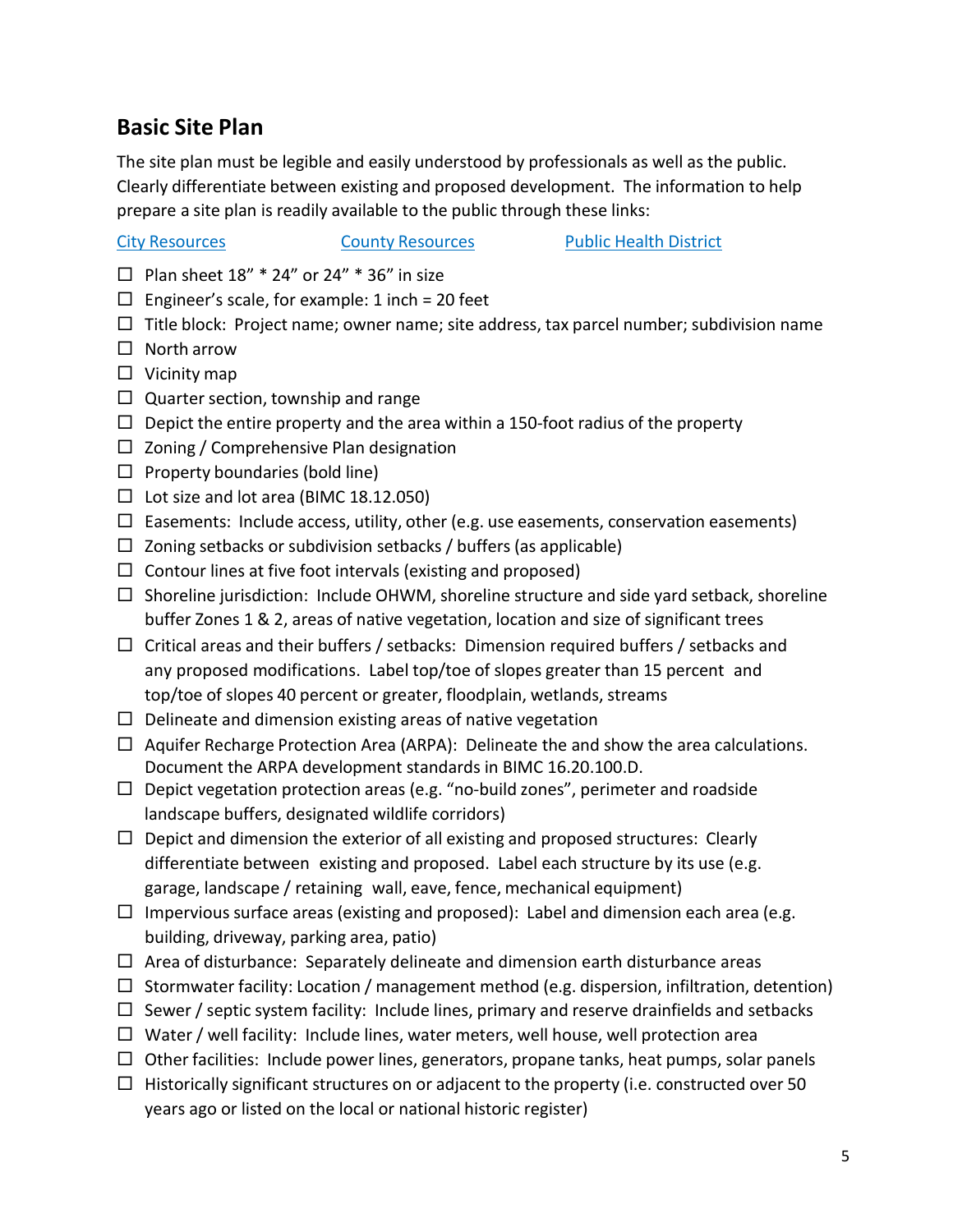

#### **Sample Site Plan**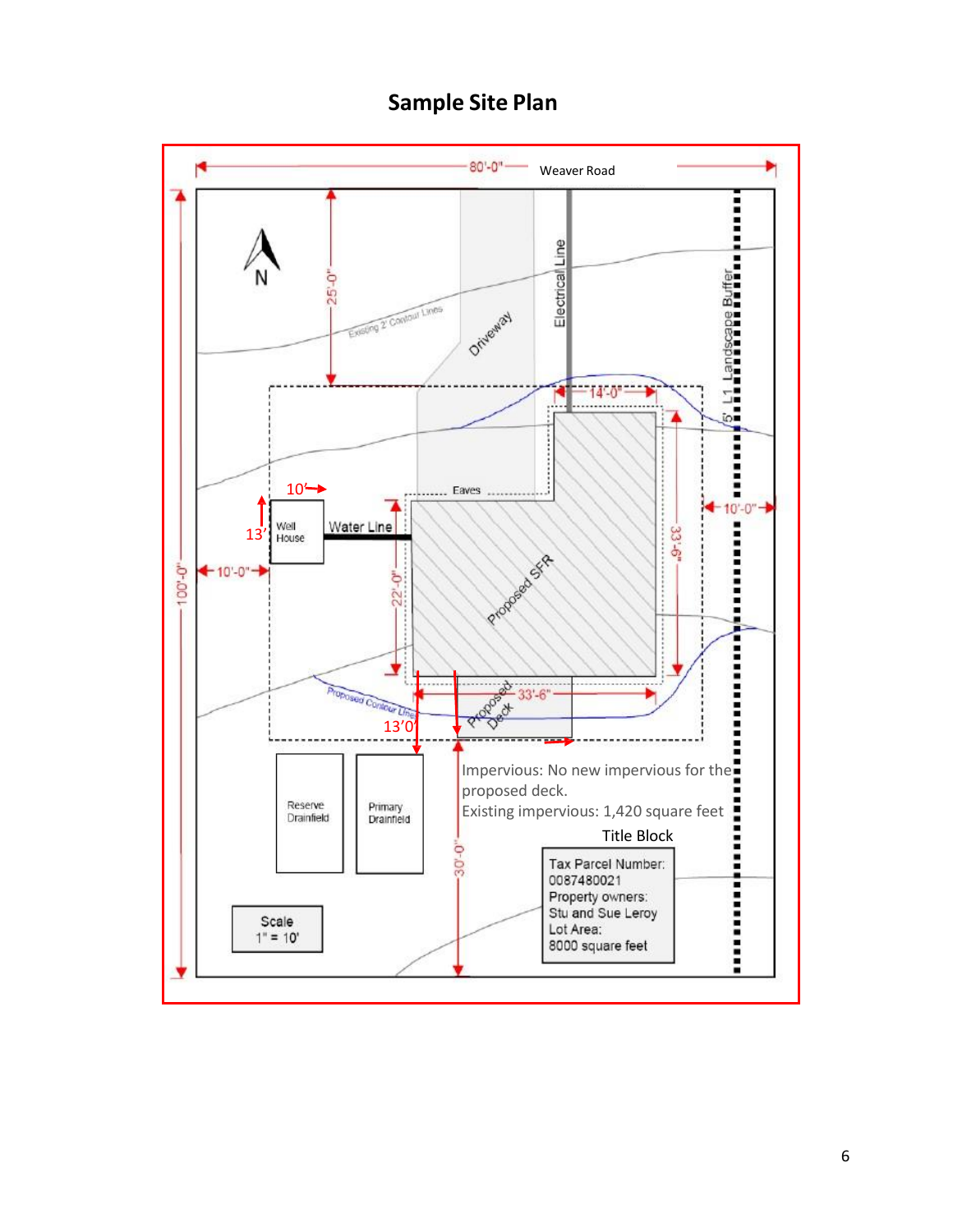# **Utilities Plan**

 $\Box$  Minor (abbreviated) drainage plan for proposals that do not require engineered plans

OR

- $\square$  Engineered preliminary drainage plans
- $\square$  Engineered preliminary drainage report

AND

- $\Box$  Plan sheet 18" \* 24" or 24" \* 36" in size
	- $\Box$  Engineer's scale, for example: 1 inch = 20 feet
	- $\square$  Location of stormwater facilities
	- $\Box$  Management method (e.g. dispersion, infiltration, detention)
	- $\Box$  Existing and proposed structures and improvements on the subject property including:
		- $\square$  Driveways
		- $\square$  Parking areas
		- $\Box$  Parking space (dimensioned)
		- $\square$  Solid waste facility (dimensioned)
		- $\square$  Landscape / retaining walls
		- $\square$  Fences
		- □ Mechanical equipment
	- $\Box$  Existing and proposed utilities on the subject property including:
		- $\Box$  Wells / well head protection areas
		- □ Water / Sewer lines
		- $\Box$  Drainfields (primary and reserve)
		- $\Box$  Septic system setbacks (Health District)
		- $\square$  Power lines, utility poles, telecommunication facilities
	- $\Box$  Existing and proposed structures / utilities within 150 feet of the property including:
		- $\Box$  Wells / well head protection areas
		- □ Water / Sewer lines
		- $\square$  Fire hydrants
		- $\Box$  Adjacent streets
		- $\Box$  Adjacent right-of-way with road classification
		- $\square$  Existing and proposed right-of-way width
		- $\square$  Existing driving surface width and type (e.g. gravel, asphalt, pervious concrete)
		- $\square$  Roadside facilities (e.g. shoulder, ditch)
		- $\Box$  Non-motorized facilities width and type (e.g. sidewalks, trails)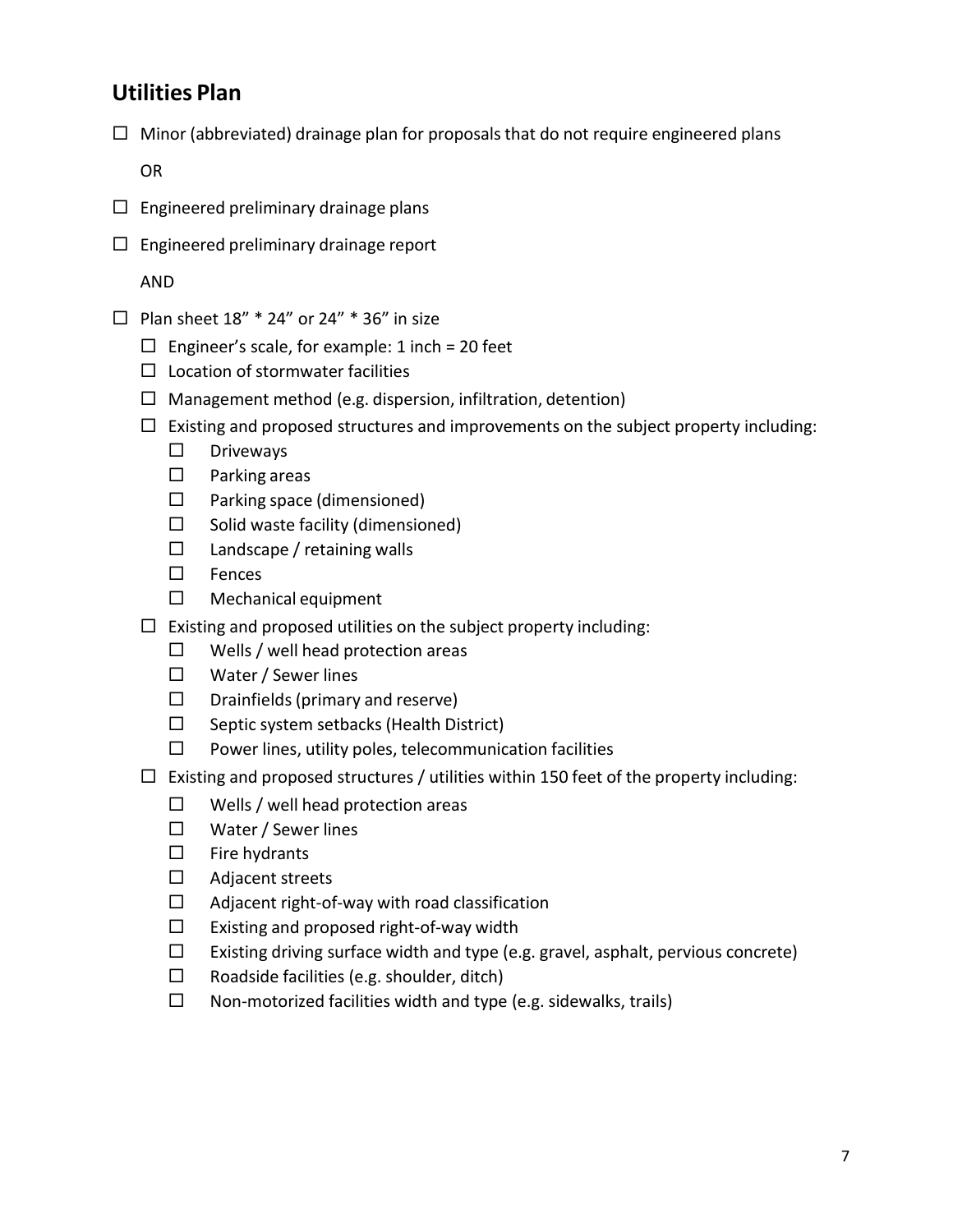#### **Landscape Plan**

A Landscape Plan shall be prepared by a landscape architect licensed in the State of Washington, a Washington certified nursery professional or a Washington certified landscaper and a certified arborist (when required) and include the following information, at a minimum. A helpful [Landscape Materials Matrix](https://www.bainbridgewa.gov/DocumentCenter/View/12756/Landscape-Materials-Matrix) is available on the City website.

- $\Box$  Plan sheet 18" \* 24" or 24" \* 36" in size
- $\Box$  Engineer's scale, for example: 1 inch = 20 feet
- $\Box$  North arrow
- $\Box$  Title block: Project name; site address, tax parcel number;
- $\Box$  Property boundaries (bold line)
- A. Tree and Vegetation Retention Plan. The applicant shall submit a tree and vegetation retention plan concurrent with applicable permit application in to demonstrate compliance with BIMC Section 18.15.010. If multiple permits are required, the applicant must submit the tree retention plan with the first and all subsequent applications. The tree retention plan may be combined with the planting plan (see section 3 below) and shall consist of:
	- 1. A tree survey or aerial photograph that represents current site conditions and identifies the location of all significant trees, tree stands and their associated canopies. The survey needs to include enough information about existing trees on a property to demonstrate compliance with section BIMC Section 18.15.010.G *Total Site Tree Unit Requirements* (if applicable). New planting may be required to meet these requirements (see section 3 below).
	- 2. For detailed site plans and grading applications, the tree survey may be conducted by a method that locates individual trees and tree stands, their size(s) and species. These trees shall be marked in the field at the time of permit or approval application and maintained through the construction period; and
	- 3. A development site plan identifying size and species of the trees and tree stands, as defined in BIMC 18.15.010.C, heritage trees, or other existing vegetation that are proposed to be retained.
	- 4. The International Society of Arboriculture (ISA) valuation for trees:
		- a. Required to be retained for development projects in the R-2.9, R-3.5, R-4.3, R-8, R-14, Mixed Use Town Center (MUTC), High School Road, and Neighborhood Service Center Districts; and
		- b. In all zones where the critical root zone of a tree required to be retained may be impacted by clearing, grading construction, development, or maintenance; and
	- 5. An analysis prepared by a certified arborist about long-term health and/or viability for trees that will be on the edge of the developed area and "post development" tree health for trees requested for removal in roadside or perimeter buffers. This analysis should also address protection during construction (see below).
	- 6. Protection during construction strategies for trees and vegetation to be retained.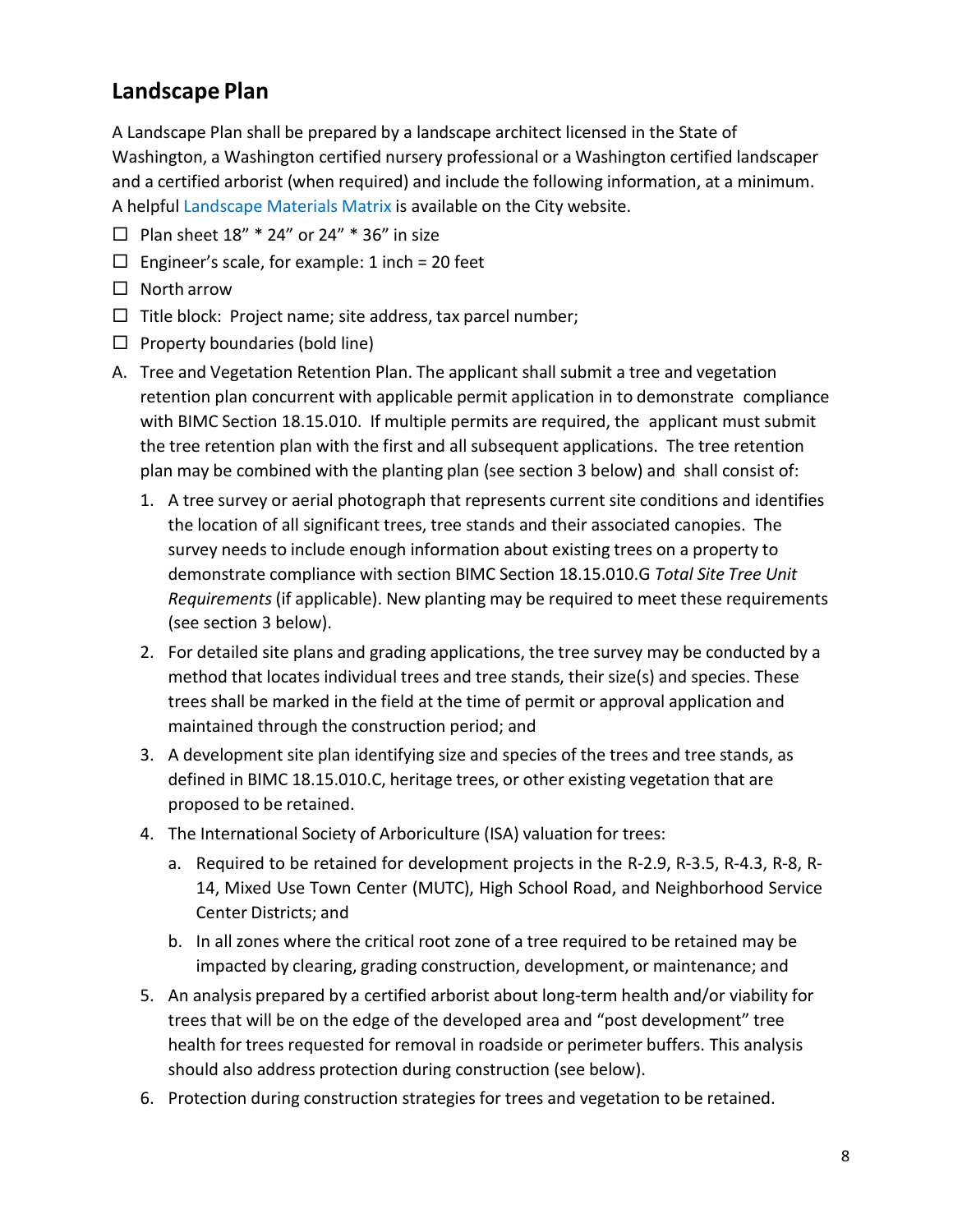- B. Description of how the tree retention plan and planting plan meet the *Total Site Tree Unit Requirements*, pursuant to BIMC 18.15.010.G, if applicable.
- C. Planting Plan. All plans must be prepared or approved, by a landscape architect licensed by the state of Washington, a Washington certified nursery professional or a Washington certified landscaper. The proposed landscape planting plan shall be clearly legible and show the following:
	- 1. A title that includes the project name, owner's name, designer's name, date and scale of no less than one inch equals 30 feet. All items shall be labeled, and north shall be oriented towards the top or left of the plan
	- 2. Property boundaries, easements, and ownership as set forth in the legal description;
	- 3. Existing and proposed grades of at least five-foot intervals
	- 4. Rights-of-way, setbacks, streets and utilities within the subject property
	- 5. All proposed construction and planting and any future construction and planting that is not included in the application
	- 6. Location of all existing and proposed buildings, structures, utilities and improvements within the property
	- 7. A plant list for all proposed new planting delineating quantities, scientific and common names and sizes. Names of plants are to follow current edition of the Hortus Third, A Concise Dictionary of Plants Cultivated in the U.S. and Canada; and sizes of plants are to follow the current edition of the American Standard for Nursery Stock, American Association of Nurseryman (AAN).
	- 8. Vegetation clearing strategies
	- 9. Topsoil protection and reuse strategies, including limiting compaction during construction
	- 10. Native soil amendment strategies
	- 11. Planting times and physical limits of construction
	- 12. Areas that require temporary or permanent irrigation

# **Buffer Enhancement Plan**

- A. Basic Site Plan
- B. Terms, conditions, covenants, and agreements under which the subject property is bound
- C. Buffer Enhancement Plan. A buffer enhancement plan prepared in accordance with applicable state and federal agency standards and the requirements in BIMC 16.20.180
- D. Critical area reports by qualified professionals in the area of concern as provided in BIMC 16.20.190 – Definitions;
- E. Any other relevant information and reports that are necessary, in the opinion of the Director, to process and prepare the decision on the application, such as permit applications to other agencies and special studies;
- F. State Environmental Policy Act (SEPA) checklist (if applicable)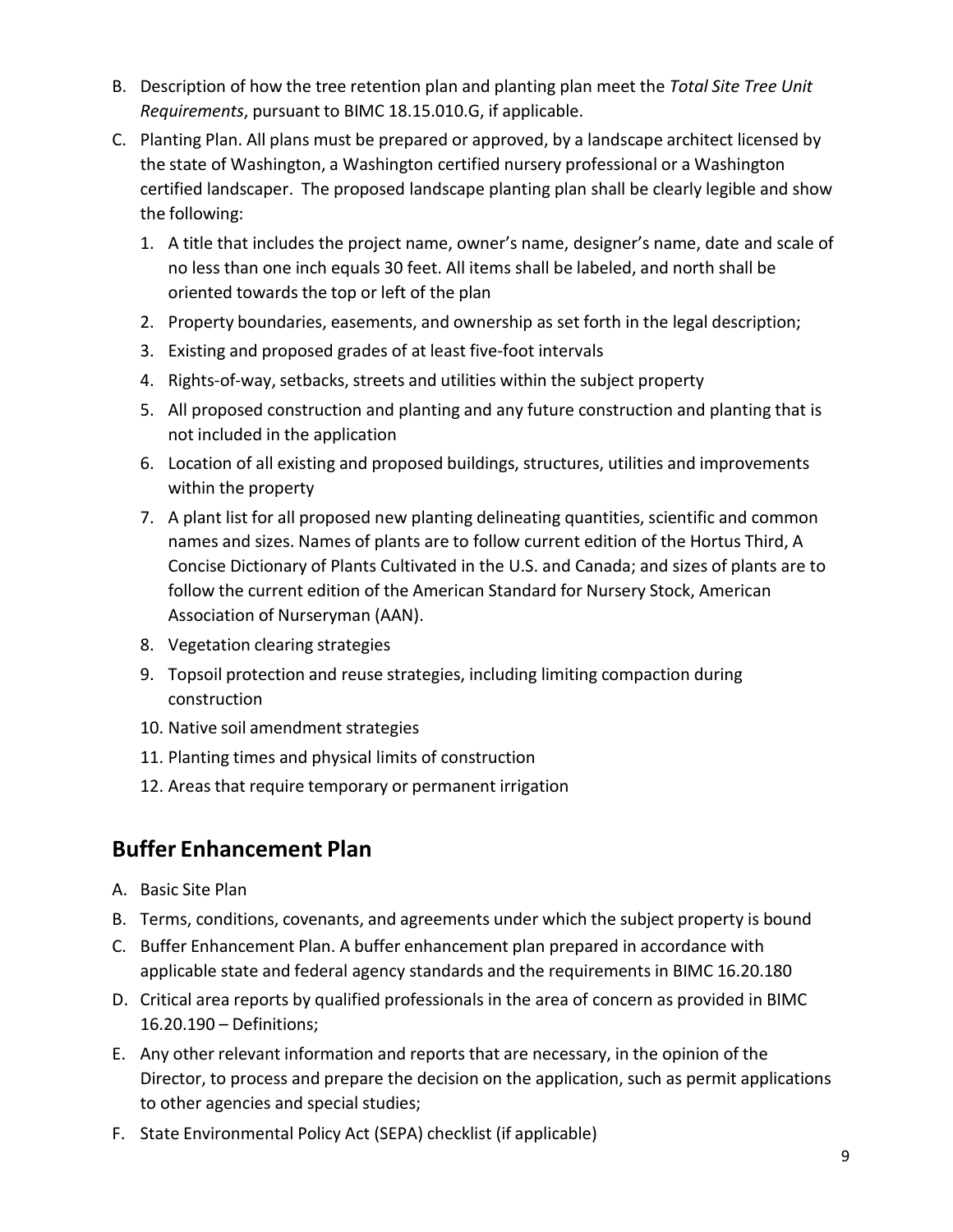#### **Adjustment to an Approved Land Use Permit (Minor & Major) NOTE: Thissection does not apply to subdivisions- see Subdivision Alterations below)**

A minor adjustment entails small changes in dimensions or siting of structures or the location of public amenities and does not change the intensity or the character of the use. A major adjustment includes modification to the basic design, intensity, density and / or use.

- A. Basic Site Plan
- B. Utilities Plan (as applicable)
- C. Landscape Plan (as applicable) with proposed landscaping as required by BIMC 18.15.010, including any required retention.
- D. Copy of the approved plan
- E. Written description of the proposed change, including a detailed analysis of how the change complies with decision criteria of the application used in the first instance
- F. Authorization of all owners of all lots involved in the change

#### **Administrative Code Interpretation Request**

The Director has the authority to provide interpretations of provisions, uses, or definitions in BIMC Titles [16,](http://www.codepublishing.com/WA/BainbridgeIsland/html/BainbridgeIsland16/BainbridgeIsland16.html#16) [17](http://www.codepublishing.com/WA/BainbridgeIsland/html/BainbridgeIsland17/BainbridgeIsland17.html#17) and [18](http://www.codepublishing.com/WA/BainbridgeIsland/html/BainbridgeIsland18/BainbridgeIsland18.html#18) and related provisions in BIMC Title [2,](http://www.codepublishing.com/WA/BainbridgeIsland/html/BainbridgeIsland02/BainbridgeIsland02.html#2) and will make these interpretations available to the public. Any person may apply to the director for an interpretation of any provision in these titles. The Director shall provide the interpretation taking into account consistency with the Comprehensive Plan, the nature of the definition or use, and its relationship to the code and its potential impacts, such as:

- A. Whether it involves dwelling units; sales; processing; type of product, storage and amount;
- B. Enclosed or open storage;
- C. Anticipated employment;
- D. Transportation requirements;
- E. Excessive noise, odor, fumes, dust, toxic material, light, glare, and vibration likely to be generated; and
- F. The general requirements for public utilities such as water and sanitary sewer.

The authority to provide an interpretation does not include the authority to add a new permitted ("P") or conditional ("C") use to the use table in BIMC [18.09.020.](http://www.codepublishing.com/WA/BainbridgeIsland/html/BainbridgeIsland18/BainbridgeIsland1809.html#18.09.020) The Director's interpretation is subject to appeal pursuant to BIMC [2.16.020.](http://www.codepublishing.com/WA/BainbridgeIsland/html/BainbridgeIsland02/BainbridgeIsland0216.html#2.16.020)P.1.

# **Agricultural Retail Plan**

- A. Basic Site Plan including a delineation of specific use areas (pasture, heavy use area, etc.).
- B. Farm Management Plan, if required pursuant to BIMC 18.09.030.A.1.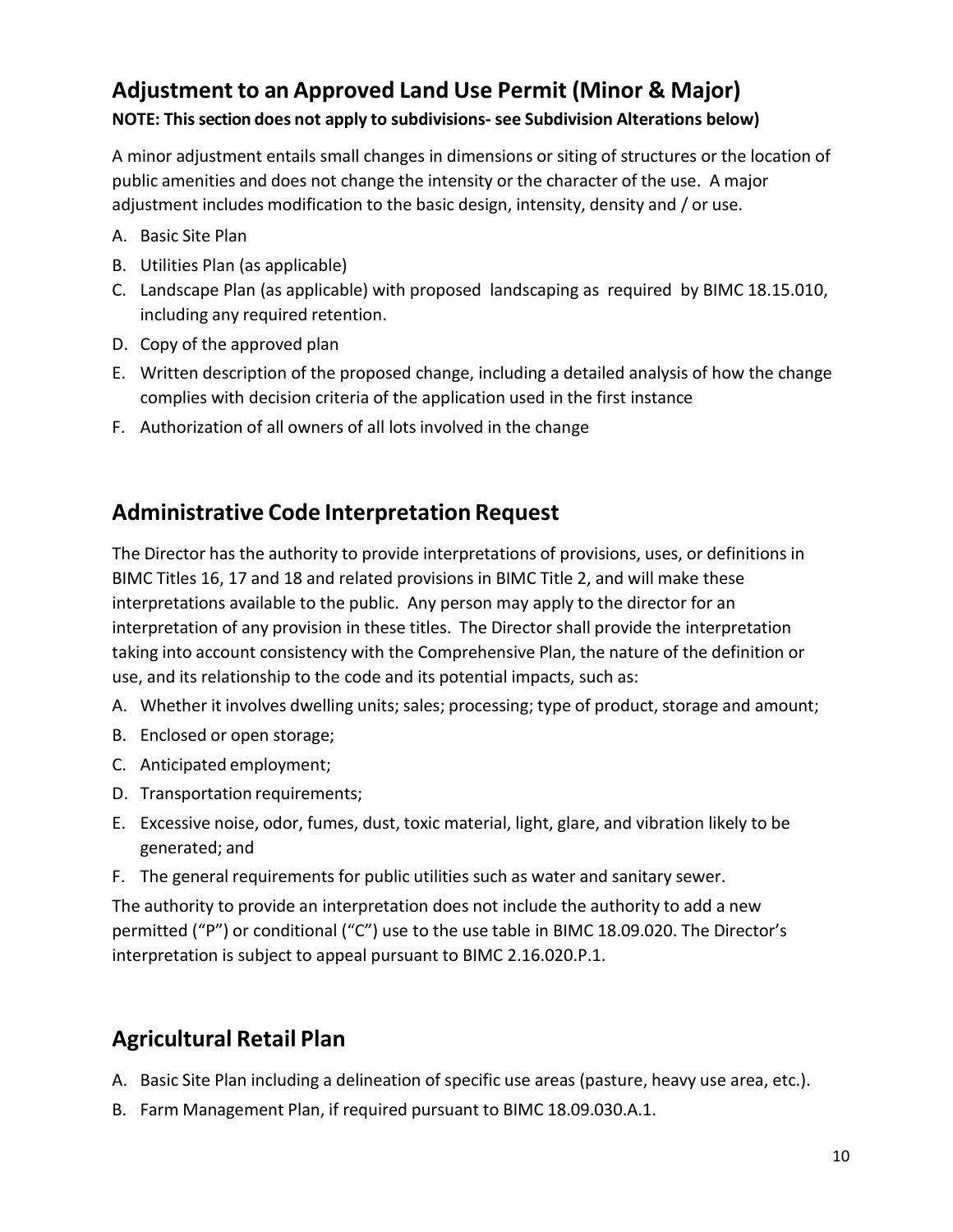C. Any other materials the department or the reviewing body determines are required to adequately describe the proposal.

#### **Boundary Line Adjustment**

- A. Basic Site Plan
- B. Survey drawing
	- 1. Conventional scale and prepared by a surveyor licensed in the State of Washington
	- 2. Separate sheets depicting existing conditions and resultant conditions
	- 3. Zoning and Comprehensive Plan designation
	- 4. Shoreline upland and water environment designations
	- 5. Proposed method to meet fire flow requirements
	- 6. Names and locations of adjacent subdivisions
	- 7. Gross lot size (in square feet) of each existing and resultant lot
	- 8. Lot area of each existing and resultant lot/tract (As calculated in BIMC 18.12.050.J)
	- 9. Zoning or subdivision setbacks, as applicable
	- 10. Ordinary High Water Mark
	- 11. Required critical areas, their buffers and setbacks
	- 12. Required vegetation buffers
- C. Existing and proposed terms, conditions, covenants, and agreements on the subject property
- D. Perimeter lot closures for each existing and resultant lot
- E. Title report dated not more than six months prior to application
- F. Property legal description
- G. Draft agreements (e.g. use easement, road maintenance agreement)
- H. Water and sewer availability letters (public water/sewer) for each resultant lot
- I. Other technical reports (as applicable): Wetland delineation and report or wetland determination; Geotechnical report/assessment

#### **Comprehensive Plan Amendment**

A comprehensive plan amendment application and fee as established by city council resolution must include the following:

- A. A complete and detailed written statement including the nature of and reason for the amendment request, any specific suggested changes to the plan or appendices;
- B. A description of how the amendment request is consistent with all of the decision criteria specified in BIMC 2.16.190.H;
- C. A completed SEPA checklist including supplemental sheet for nonproject actions; and
- D. Any other reports or studies identified during the preapplication conference (Ord. 2006-13 § 4, 2006).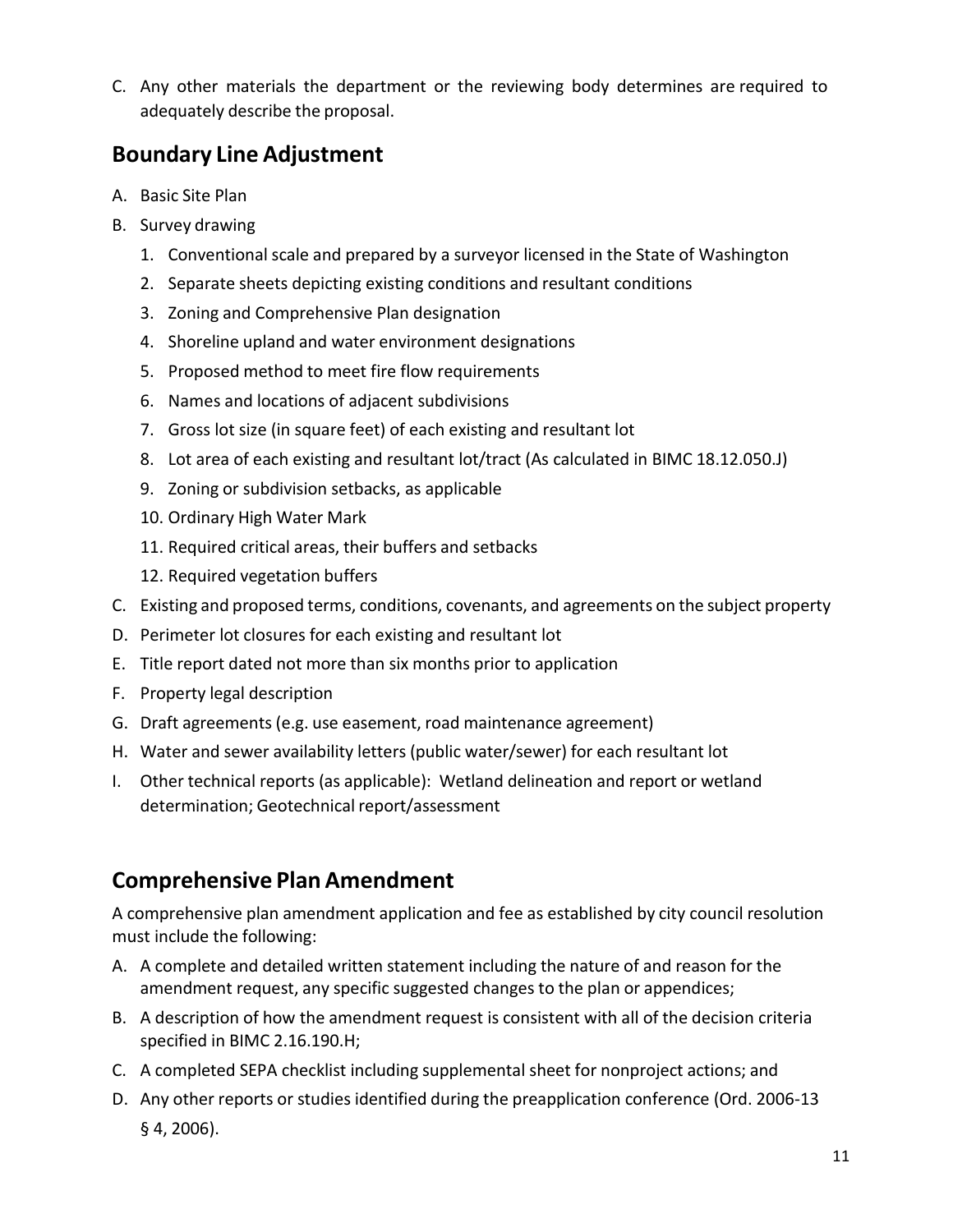#### **Conceptual Review Meeting**

A. See Design for Bainbridge, Appendix A, Documents Required for Design Review, Meeting # 1: Conceptual Review.

## **Conditional Use Permit (Minor & Major)**

- A. Basic Site Plan (Minor). For Major Conditional Use Permits, submit final site plan reviewed by the Design Review Board along with any additional items below not already included. (Reference: Design for Bainbridge, Appendix A, Documents Required for Design Review)
- B. Utilities Plan
- C. Site Assessment Review (SAR) or SAR Exemption
- D. Landscape Plan
- E. State Environmental Policy Act (SEPA) checklist (if applicable)
- F. A complete and detailed written statement of the intended use of the land and the sequence and timing of the proposed development
- G. The terms, conditions, covenants, and agreements under which the subject property is bound, if any
- H. Affidavit of ownership or agreement to work on the owner's behalf
- I. Land dedicated for park and recreational facilities, if applicable
- J. For installation of outdoor lighting fixtures, evidence of compliance with the requirements of chapter 18.15.040, Outdoor Lighting
- K. Written statement describing how the application meets all applicable decision criteria
- L. Institutional development in residential zones shall submit the following items:
	- 1. A traffic report, showing the effects on level of service (LOS) on affected roads
	- 2. A fencing plan or alternative methods to protect the public health, safety and welfare
	- 3. Vehicular, pedestrian, and bicycle access and site circulation
- M. Design for Bainbridge checklist / worksheet

# **Consultation**

- A. Property location 14-digit parcel number or site address.
- B. Basic project information.
- C. List of specific questions.
- D. Conceptual site plan (optional).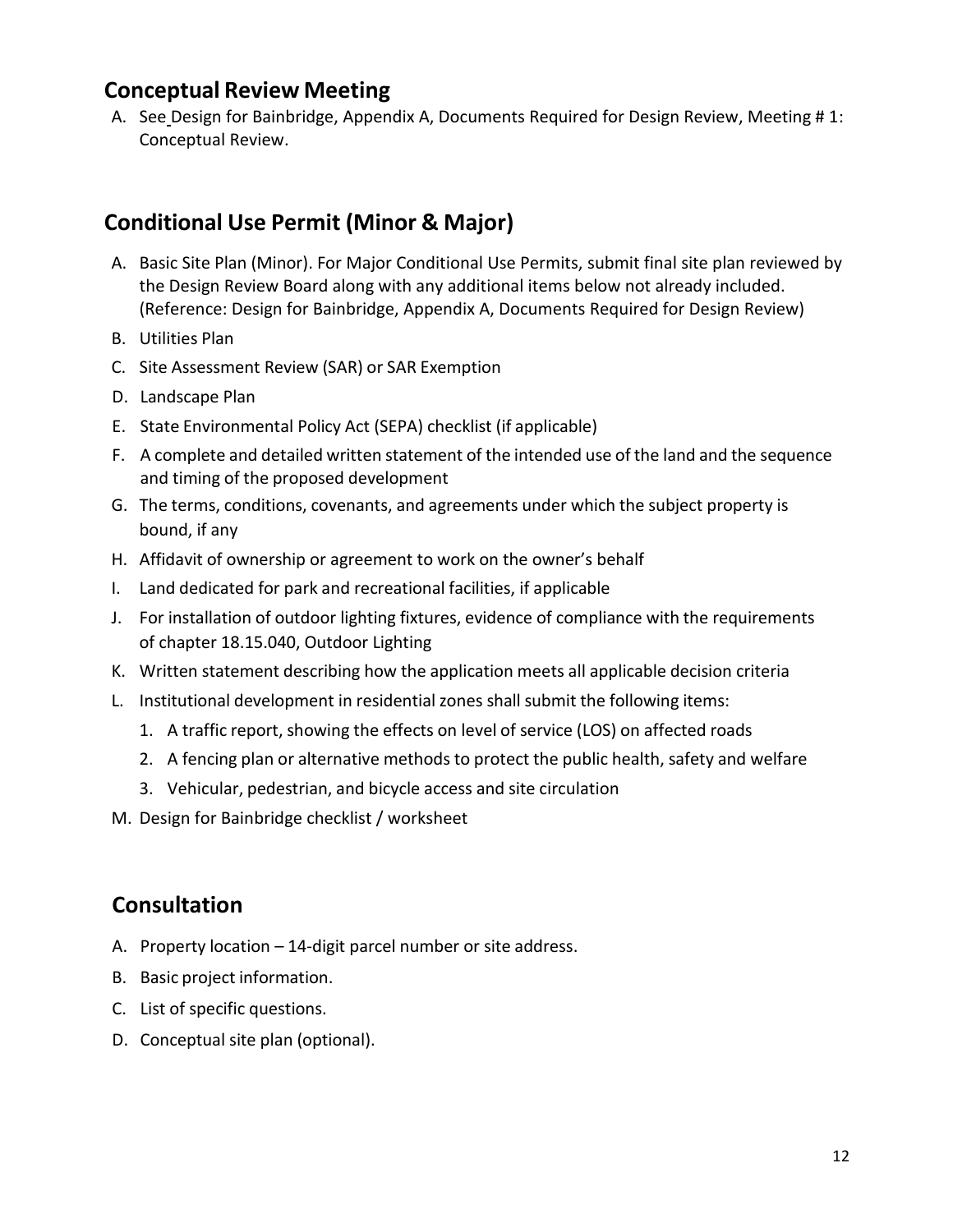# **Critical Area Permit (Minor and Major)**

- A. Basic Site Plan
- B. Terms, conditions, covenants, and agreements under which the subject property is bound
- C. A written narrative describing how the proposal meets the critical area permit review criteria as defined in BIMC 16.20.070.B;
- D. Additional submittal requirements vary depending on the type of critical area. Specific submittal requirements are described in each of the following sections of BIMC 16.20:
	- Trees and vegetation BIMC 16.20.090.G (minor)
	- Critical aquifer recharge areas BIMC 16.20.090.B.3 (minor)
	- Fish and wildlife habitat conservation areas BIMC 16.20.110.D and F (minor or major)
	- Geologically hazardous areas BIMC 16.20.130.C (minor)
	- Wetlands BIMC 16.20.140.F (minor or major)
	- Winslow Ravine BIMC 16.20.150.C (major)
- E. Any other relevant information and reports that are necessary, in the opinion of the director, to process and prepare the decision on the application, such as permit applications to other agencies and special studies;
- F. State Environmental Policy Act (SEPA) checklist (if applicable)

Other plans and drawings deemed necessary by the Director for evaluation of the merits of the proposal.

#### **Design Guidance and Final Design Review and Recommendation Meetings**

- A. Design Guidance Meeting: See Design for Bainbridge, Appendix A, Documents Required for Design Review, Meeting # 2 Design Guidance Review
- B. Final Design Review and Recommendation Meeting: See Design for Bainbridge, Appendix A, Documents Required for Design Review, Meeting # 3 Design Review and Recommendation

#### **Farm Management Plan**

In order to exceed maximum animal density allowances provided for in BIMC 18.09.030, a farm management plan approved by the City, its designee, or a qualified third party must be implemented and maintained. The farm management plan shall contain the following:

- A. Basic site plan, with the following additional information
	- 1. Adjacent residences
	- 2. location and area of all pasture area(s), shelter structure(s), compost and manure storage,
- B. Description of the type of equipment necessary or intended for use in each season and the frequency and duration of anticipated use;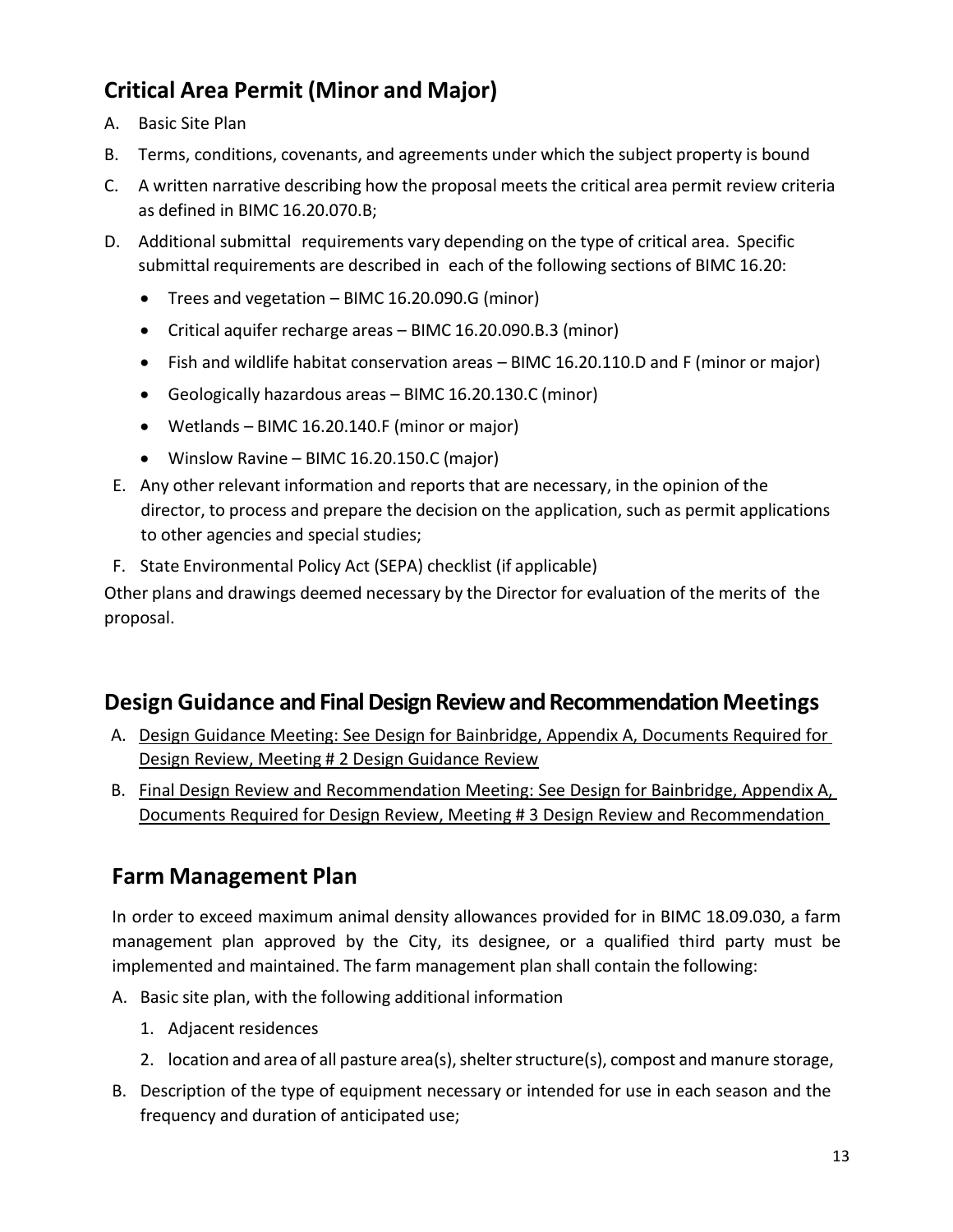- C. Disclosure of any intent to spray or otherwise apply agricultural chemicals or pesticides, frequency and duration of application, and the plants, diseases, pests or other purposes they are intended for;
- D. Emergency response plan and emergency response contacts
- E. Description of the potential impacts of animal agriculture and use of applicable National Resource Conservation Service (NRCS) conservation practice standards or equivalent measures to mitigate impacts, including:
	- 1. Water Quality and Soils. Impacts of irrigation run-off on adjacent properties, water bodies and environmentally critical areas, and proposed sediment and erosion control measures.
	- 2. Noise and Odor. Impacts related to the location on the lot of the animal pasture and shelter, any trash or compost storage areas, any farm stand or additional accessory structure, and any other noise-generating or odor-generating equipment and practices.
	- 3. Agricultural Chemicals. Impacts related to the use of chemicals, including any manure, fertilizer and pesticide.
	- 4. Mechanical Equipment. Impacts related to the operation of equipment, including noise, odors, and vibration.
	- 5. Traffic and Parking. Impacts related to the number of staff onsite during work hours, and the number of potential visitors regularly associated with the site.
	- 6. Visual Impacts and Screening. Visual impacts relating to the proposed nature, location, design, and size of proposed features, structures and activities, including the location of pasture, composting activities and manure storage, and any existing or proposed screening.

# **Housing Design Demonstration Project**

In addition to any submittal requirements from the underlying land use permitting process, the following additional information is required for a Housing Design Demonstration Project:

- A. Survey prepared by a licensed surveyor, including information showing existing conditions and site information including, but not limited to, topography (contour interval not to exceed 5 feet), an elevation benchmark (located on or within 100 feet of the proposed site), adjacent development, vegetation, utilities, critical areas, property lines, and easements. Whenever possible, survey information should be submitted on City of Bainbridge Island vertical and horizontal datums. All plans must be submitted at an easily reproducible engineering or architectural scale. The survey data should be integrated into all site plans and elevation drawings related to the project and the source of the survey information shall be noted.
- B. Plans descriptive of drawings of the proposed innovative housing types including building footprints and building elevations, floor plans, and roof plans.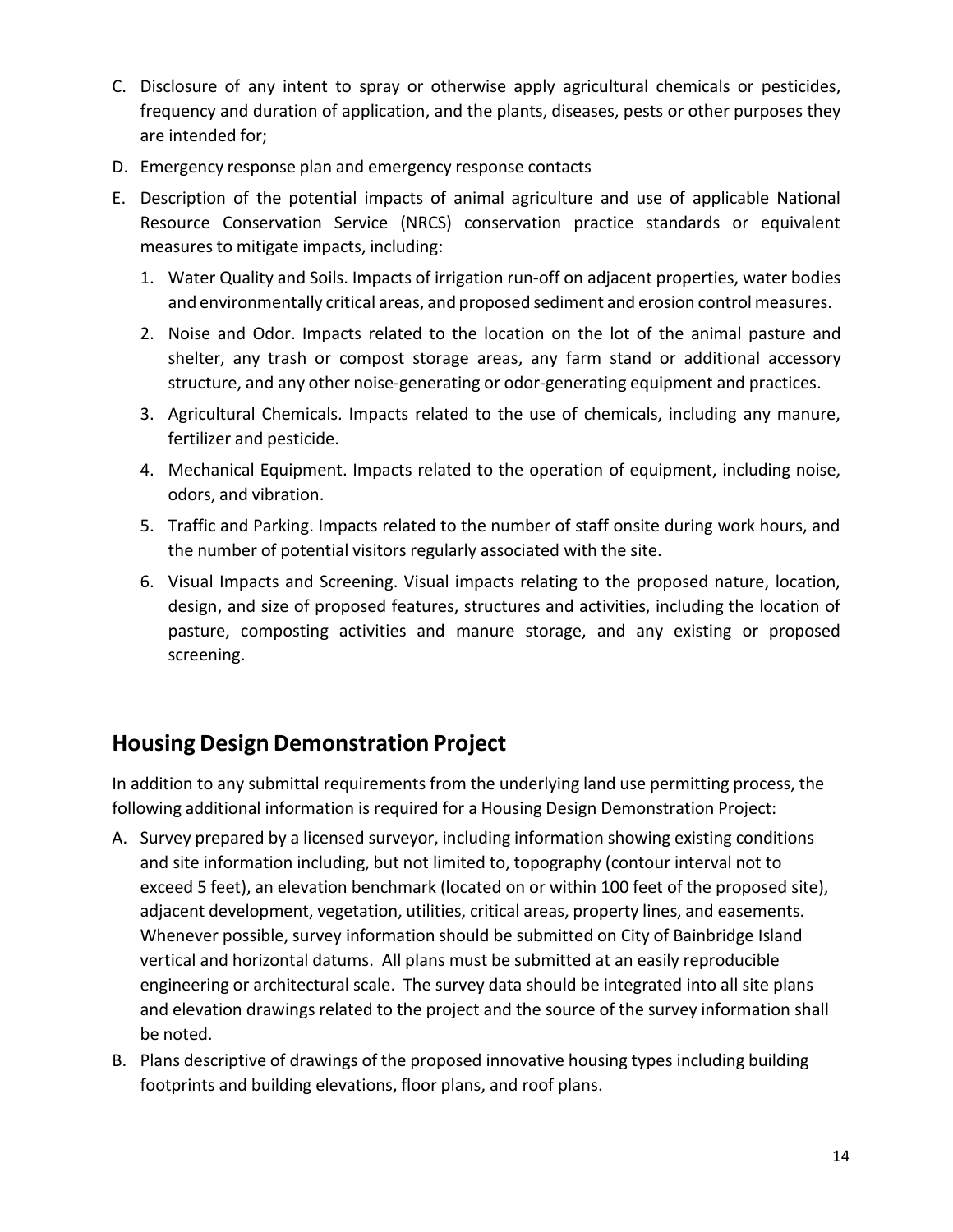- C. A description of the proposed unit type, including proposed square footage, unit mix, and number of bedrooms per unit.
- D. A description of the required development standards, compared with the standards that relief is being requested. This includes, but is not limited to, setbacks, density, or parking requirements. The applicant should explain how relief from specific development standards is needed to achieve the desired innovative design and the goals of this chapter.
- E. Photographs of the subject and adjacent properties key to the basic site plan.
- F. Landscape Plan.
- G. A detailed description of any project phasing.
- H. A description of how the proposed development is consistent with the surrounding neighborhood character.
- I. A description of how the proposed development complies with the goals of BIMC 2.16.020.Q, project evaluation criteria as described in BIMC 2.16.020.Q, and all relevant decision criteria.

A completed green building checklist from Evergreen Sustainable Development, Living Building Challenge standard of the International Living Building Institute, LEED or BuiltGreen programs that require third party verification review with the requisite four and five star levels.

# **Legislative Review of Development Regulations and Rezoning**

#### **Legislative Review of Development Regulations**

An application and fee as established by city council resolution shall be made on forms prescribed by the department. The application shall contain the following:

- A. A complete and detailed written statement explaining the existing regulations and proposed changes (including specific language, if possible);
- B. A detailed description of how the proposal meets the goals and policies set forth in the Comprehensive Plan; and
- C. A completed SEPA checklist including supplemental sheet for nonproject actions (if applicable); and
- D. Any other materials the department or the reviewing body determines are required to adequately describe the proposal.

# **Rezoning (Site-specific and Area-wide)**

A rezone application and fee as established by city council resolution shall be made on forms prescribed by the department. The application shall contain the following: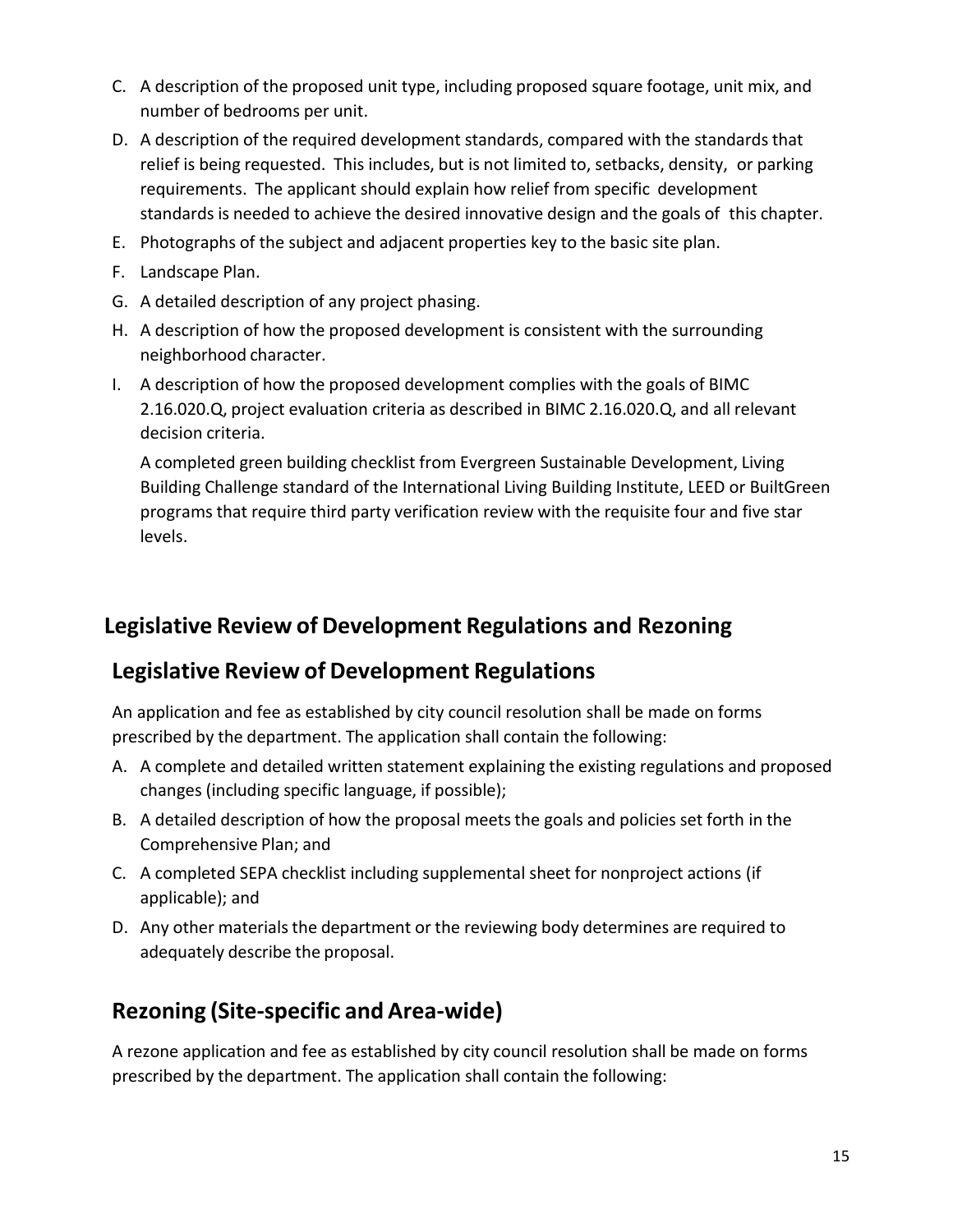- A. A complete and detailed written statement explaining how the subject property is suitable for the proposed rezone and why the rezone would not be detrimental to surrounding land uses.
- B. A map that shows address topography, streets, adjacent land uses, utilities and other pertinent factors that would justify the proposed rezone;
- C. A detailed description of the proposed use for which the rezone is sought and how such action meets the decision criteria in BIMC 2.16.140;
- D. A legal description of the property(ies) and tax lot number(s);
- E. The names and addresses of all property owners; and
- F. Any other materials the department or the reviewing body determines are required to adequately describe the proposal.
- G. A completed SEPA checklist including supplemental sheet for nonproject actions.

#### **PreapplicationConference**

- A. All projects must include the items listed below. For projects that require review by the Design Review Board (major site plan and design review permits, short subdivisions of more than two lots, preliminary long subdivisions, and major conditional use permits), see Design for Bainbridge, Appendix A, Documents Required for Design Review, Preapplication Conference for additional submittal requirements.
- B. Basic Site Plan
- C. Conceptual Landscape Plan (as applicable). Proposed landscaping as required by BIMC 18.15.010, including any required retention.
- D. Conceptual Utilities Plan
- E. Site Assessment Review (SAR) or SAR Exemption
- F. Design for Bainbridge checklist / worksheet
- F. Additional requirementsfor preapplication review of Subdivisions
	- 1. Lot area of each existing and resultant lot (BIMC 18.12.050.J)
	- 2. Proposed covenants or restrictions
	- 3. Site plan additional requirements
		- a. Separate sheets depicting existing and resultant conditions
		- b. Zoning and Comprehensive Plan designation for subject and adjacent properties
		- c. Shoreline upland / water environment for subject and adjacent properties
		- d. Proposed method to meet fire flow requirements
		- e. Names and locations of adjacent subdivisions;
		- f. Delineate primary and secondary Natural Areas, provide area calculations for each and proposed form of ownership. Identity the functional characteristics of each Natural Area type in BIMC 17.12.050.A.2.a. i-iii and b. i. – vii.
		- g. Show location of Natural Area fencing and/or signage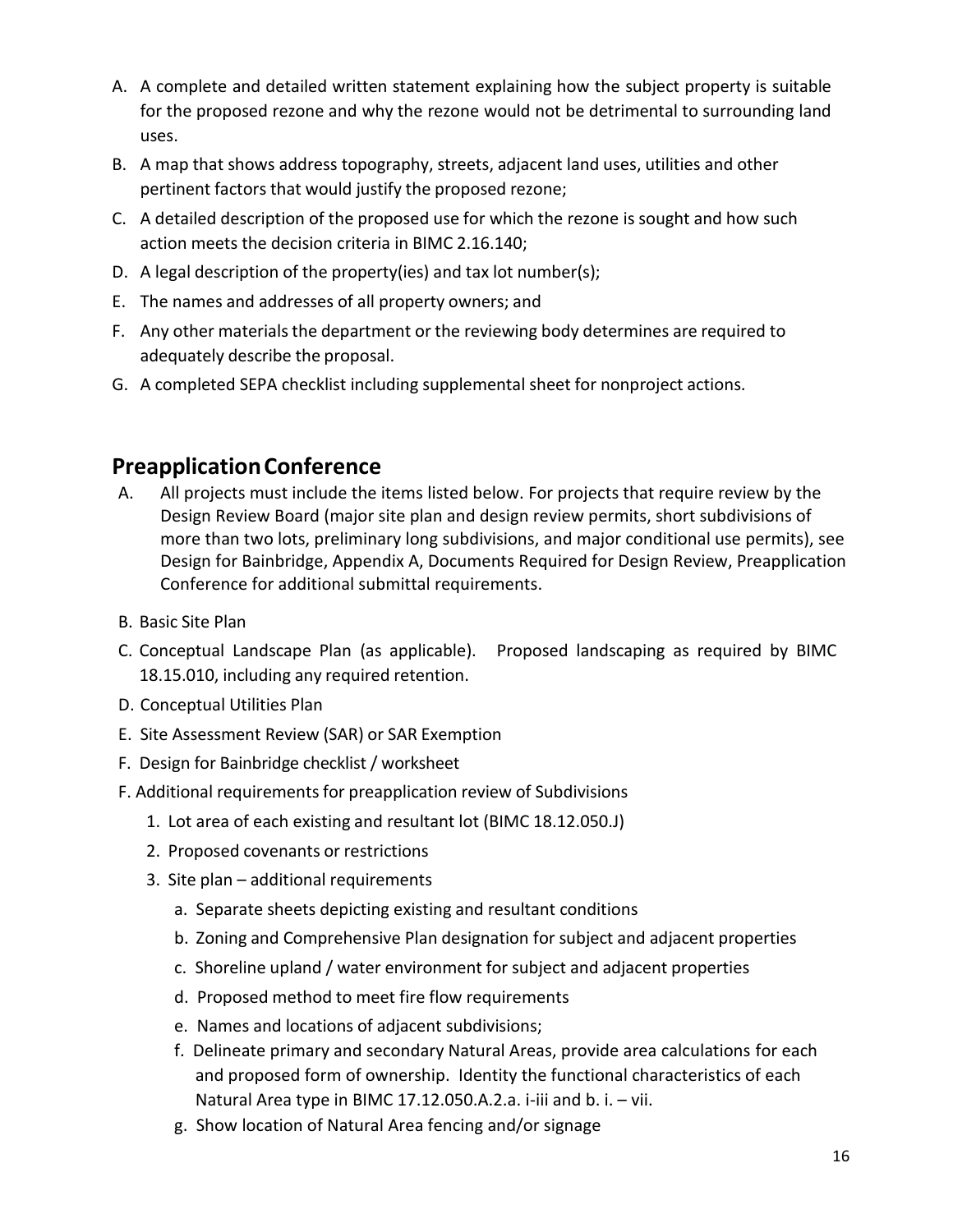- h. Delineate Community Space, provide area calculation and proposed form of ownership
- i. Delineate and document Homesite Standards in BIMC 17.12.060 and Table 17.12.060-1
- j. Delineate and document Subdivision Standards in BIMC 17.12.070 and Table 17.12.070-1
- 4. Document the four-step design process identified in BIMC 17.12.030
- 5. Document requested departures from subdivision standards contained in BIMC 17.12.060 and 17.12.070, including BIMC Tables 17.12.060-1 and 17.12.070-1: Address consistency with general purpose of intent of the subdivision chapter, the intent of the four-step design process, and the specific standard from which the departure is requested.
- 6. Identif[y Island-Wide Transportation Plan](https://www.bainbridgewa.gov/708/Island-wide-Transportation-Plan-IWTP-Upd) and [City of Bainbridge Island Design and](http://www.ci.bainbridge-isl.wa.us/169/Design-Construction-Standards)  [Construction Standards.](http://www.ci.bainbridge-isl.wa.us/169/Design-Construction-Standards) Document requested deviations.
- 7. Depict views of proposed houses from exterior roads and abutting properties vis-à-vis natural topography and existing vegetation

# **Reasonable Use Exception**

- A. Basic Site Plan
- B. The terms, conditions, covenants, and agreements under which the subject property is bound, if any;
- C. Critical Area Report. A critical areas report including mitigation plan, if necessary, prepared in accordance with applicable state and federal agency standards. Such studies shall be prepared in accordance with the requirements in BIMC  $16.20.180 -$ Critical area reports by qualified professionals in the area of concern as provided in BIMC 16.20.190 – Definitions;
- D. Any other relevant information and reports that are necessary, in the opinion of the director, to process and prepare the recommendation on the application, such as permit applications to other agencies and special studies;
- E. State Environmental Policy Act (SEPA) checklist (if applicable)
- F. Other plans and drawings deemed necessary by the director for evaluation of the merits of the proposal; and
- G. A complete and detailed written statement of the reason(s) for requesting the reasonable use exception including a detailed description of how the proposal will meet the reasonable use exception criteria as defined in BIMC 16.20.080:
	- 1. The application of Chapter 16.20 would deny all reasonable use of the property;
	- 2. There is no reasonable alternative to the proposal with less impact to the critical area or its required buffer;
	- 3. The proposal minimizes the impact on critical areas in accordance with mitigation sequencing (BIMC 16.20.030);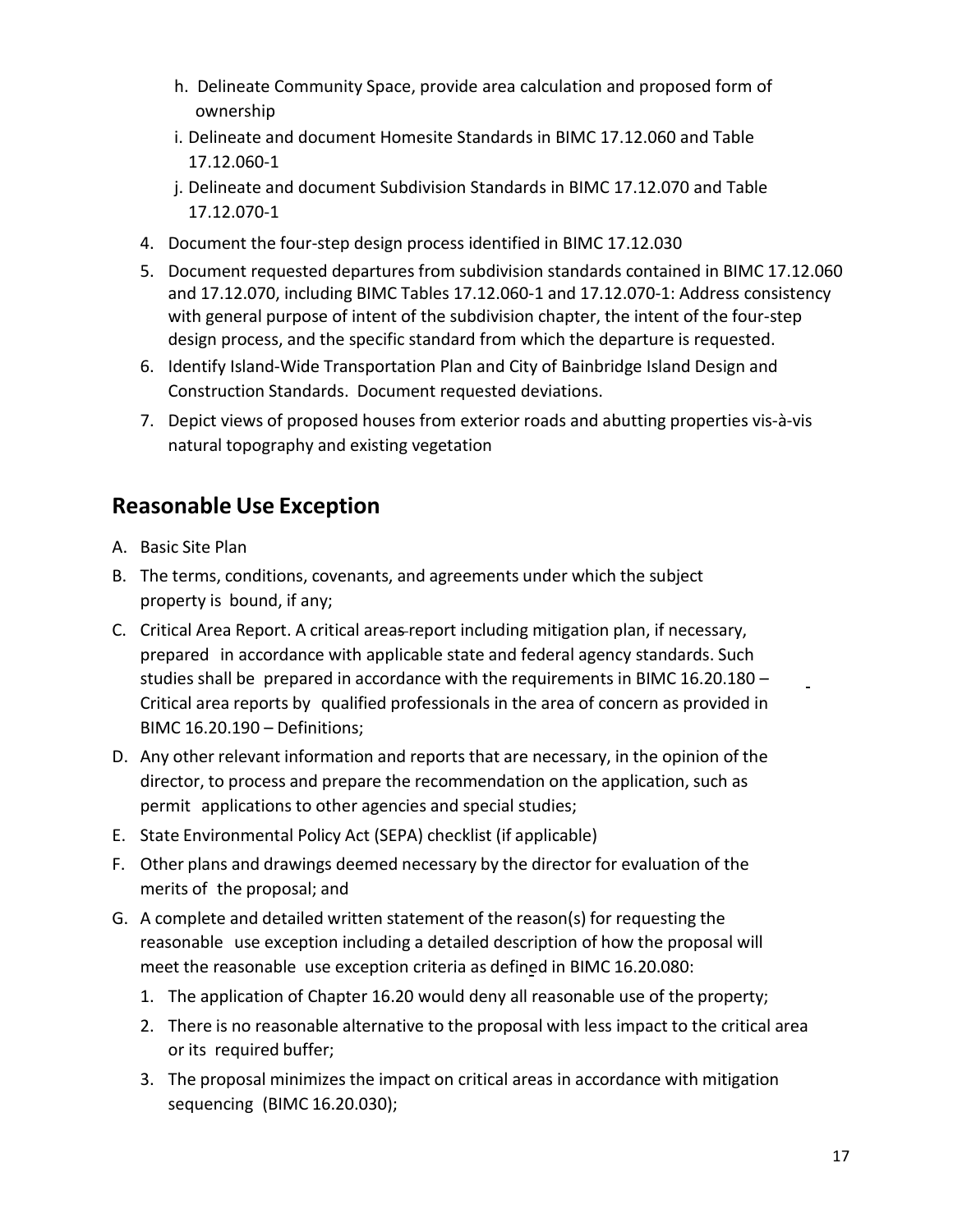- 4. The proposed impact to the critical area is the minimum necessary to allow reasonable use of the property;
- 5. The inability of the applicant to derive reasonable use of the property is not the result of actions by the applicant, or of the applicant's predecessor, that occurred after February 20, 1992;
- 6. The proposed total lot coverage does not exceed 1,200 square feet for residential development;
- 7. The proposal does not pose an unreasonable threat to the public health, safety, or welfare on or off the property;
- 8. Any alterations permitted to the critical area are mitigated in accordance with mitigation requirements applicable to the critical area altered;
- 9. The proposal protects the critical area functions and values consistent with the best available science and results in no net loss of critical area functions and values;
- 10. The proposal addresses cumulative impacts of the action; and
- 11. The proposal is consistent with other applicable regulations and standards.
- H. A copy of the pre-application conference summary letter.

#### **Revision to a Land Use Permit**

A revision is required when there are proposed changes to a project after the application has been submitted but has not been approved. This may arise due to differences between the original proposal and application submittals to actual field conditions, or the customer has changed their mind about an aspect of the project. In all cases, a revision to the existing permit must be submitted, reviewed and approved. Please check with your planner prior to submitting revisions: An intake appointment may be required. All submittal requirements applicable to the original application, including number of copies, are required for revisions. Revisions may be subject to additional fees.

- A. Basic Site Plan
- B. Utilities Plan (as applicable)
- C. Landscape Plan (as applicable) with proposed landscaping as required by BIMC 18.15.010, including any required retention.
- D. Revision documents that clearly identify the proposed change, including a description of the proposed change
- E. Written description of the proposed change, including a detailed analysis of how the change complies with decision criteria of the application used in the first instance
- F. Authorization of all owners of all lots involved in the change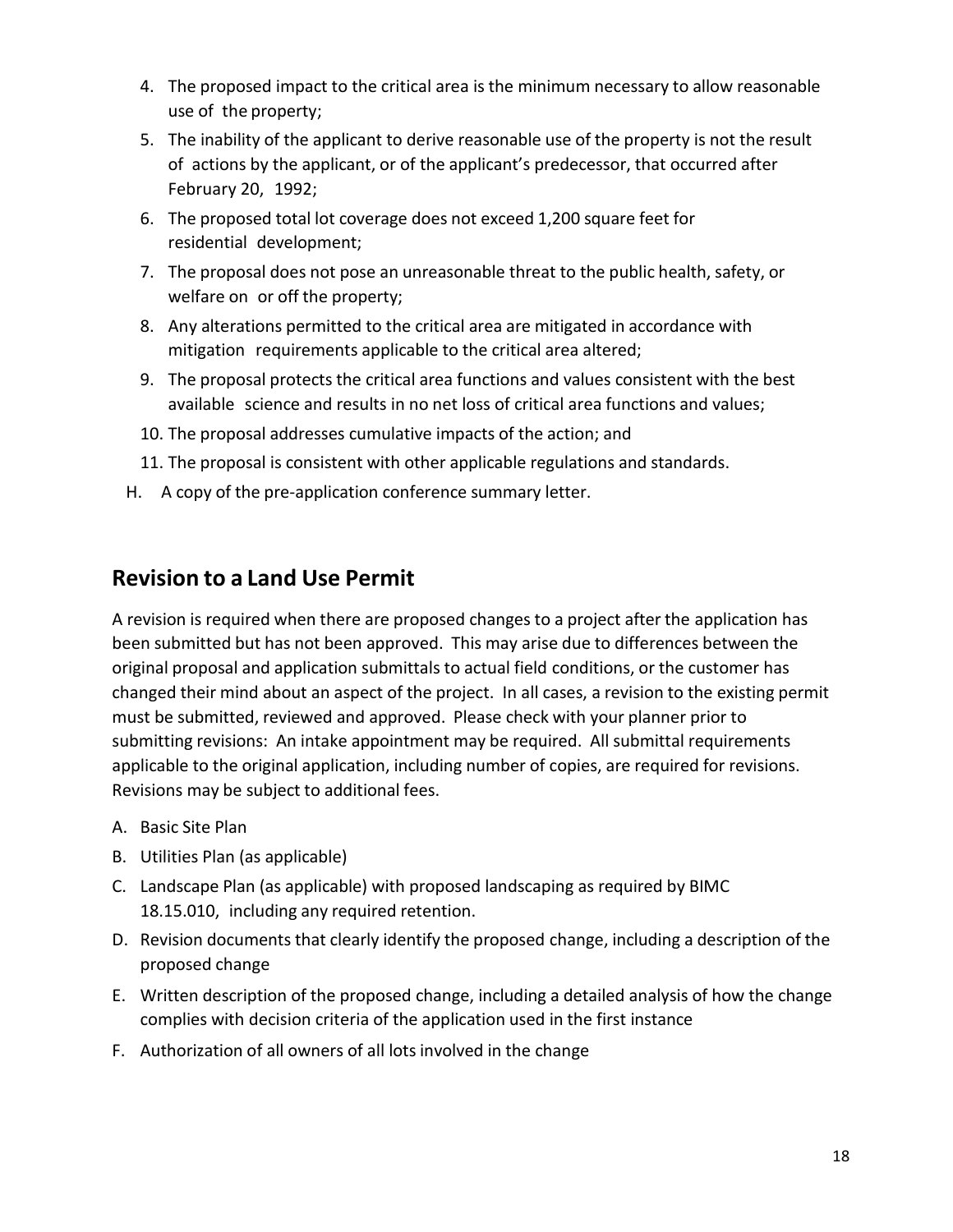## **Shoreline -Clearing Permit**

A. Basic Site Plan, including:

- 1. Species and location of trees or other vegetation proposed to be removed
- 2. Size (dbh) of trees to be removed
- 3. Area (square feet) of canopy coverage to be removed. Canopy coverage includes trees and shrubs.
- 4. Erosion control methods, drainage information or plan, pursuant to BIMC 15.20
- B. Supplemental materials, as applicable:
	- 1. Arborist report, for removal of hazard trees, or any vegetation removal within geologically hazardous areas or buffers/setbacks
	- 2. Geotechnical report, for any vegetation removal within geologically hazardous areas or buffers/setbacks
- C. Replanting plan, including:
	- 1. Species, size, quantity, and location of trees or other vegetation proposed to be planted

#### **Shoreline - Substantial Development Permit/Exemption, Variance, Conditional Use**

- A. Basic Site Plan, with the following additional information:
	- 1. Location of Ordinary High Water Mark (OHWM);
	- 2. Location of Shoreline Buffer;
	- 3. Location of Shoreline Structure View Setback;
	- 4. Shoreline dimensional setbacks;
	- 5. Location of native vegetation and significant trees;
	- 6. If structures have any attachments (e.g. deck, balcony, etc.), include elevation drawings and calculations of grade
	- 7. For overwater structures or development: littoral boundaries and elevation drawings with tidal elevations development
	- 8. For mooring buoys the following additional information:
		- a. Location of proposed buoy with latitude and longitude coordinates and swing circle;
		- b. Location of surrounding buoys, floats, or docks;
		- c. Distance measurement of proposed buoy to surrounding buoys, floats, or docks.
- B. No Net Loss Documentation

All shoreline development, use and activities, regardless of whether a permit is required, must result in no net loss of ecological functions and processes necessary to sustain shoreline resources. To demonstrate that the no net loss standard is met, and applicant must either submit with application: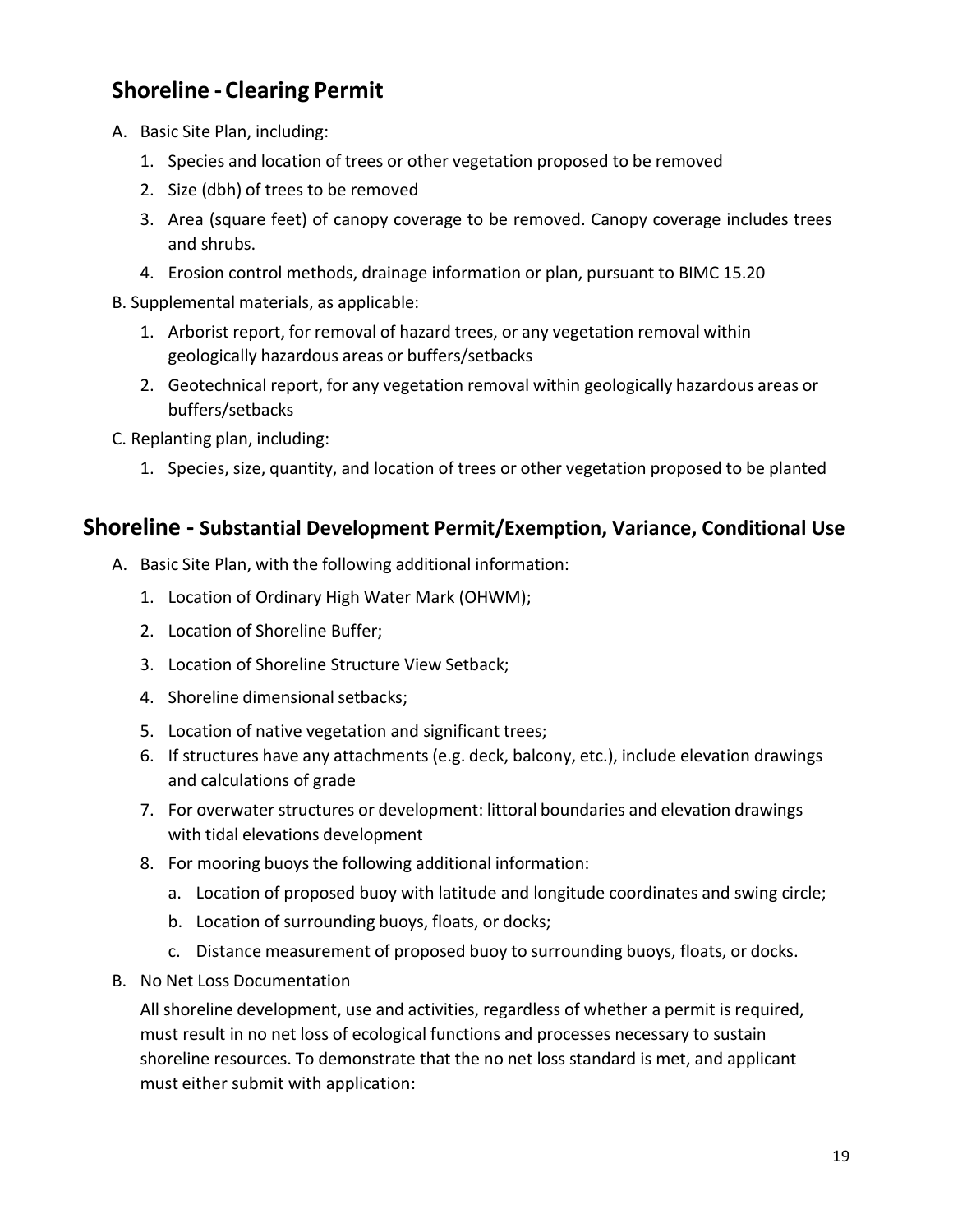- 1. The [Single-Family](http://www.bainbridgewa.gov/DocumentCenter/View/5663) Residence Mitigation Manual checklist and supporting documents or
- 2. A [Site-specific](http://www.bainbridgewa.gov/DocumentCenter/View/7306) Analysis that is completed by a qualified professional.
- C. Narrative explaining how the project meets the decision criteria in BIMC 2.16.165
- D. Additional Documents

Depending on existing site conditions and proposed development activities, your application may require additional reports and/or studies to identify and assess potential project impacts. These include:

- 1. Wetland delineation and categorization (See BIMC 16.12.060.L)
- 2. Geotechnical Report (See BIMC 16.12.060.K)
- 3. Bluff Management Plan (See BIMC 16.12.060.K)
- 4. Utilities Plan
- 5. Site Assessment Review (SAR) or SAR Exemption
- 6. State Environmental Policy Act (SEPA) Checklist
- 7. Shoreline Stabilization Projects have additional submittal requirements listed in the City's Shoreline Master Program Section 6.2.10
- 8. For Mooring Buoys, the following additional information:
	- a. Cross-Sectional View Worksheet
	- b. Proof of submittal of site plan with latitude and longitude coordinates, vicinity map, and cross-sectional view worksheet to the Suquamish Tribe. A copy of notification e-mail sent to Alison O'Sullivan, Biologist, Suquamish Tribe is acceptable [\(aosullivan@suquamish.nsn.us\)](mailto:aosullivan@suquamish.nsn.us).
	- c. Name and contact information of the diver/biologist qualified to install an embedment style anchor
		- i. An aquatic vegetation dive survey is required if a surface style anchor is proposed (Concrete block, Danforth, etc.)
	- d. Signed copy of Attachment E: Aquatic Use Authorization on Department of Natural Resources (DNR)- managed aquatic lands. This form must be submitted to and signed by DNR prior to making application to the City. Please note that Attachment E is not required for buoys that are proposed to be installed on privately held tidelands.
	- e. Attachment E must include DNR signature at time of submittal to the City to verify that DNR has been notified of the proposed buoy location. Attachment E is submitted to DNR along with a Joint Aquatic Resources Permit Application (JARPA). Attachment E and the JARPA form can be found here: [https://www.epermitting.wa.gov/site/alias\\_\\_resourcecenter/9978/default.aspx](https://www.epermitting.wa.gov/site/alias__resourcecenter/9978/default.aspx) Depending on the location of the buoy, your application may require additional submittal documents, including State Environmental Policy Act (SEPA) Checklist (required only if placement location is not on DNR leased land)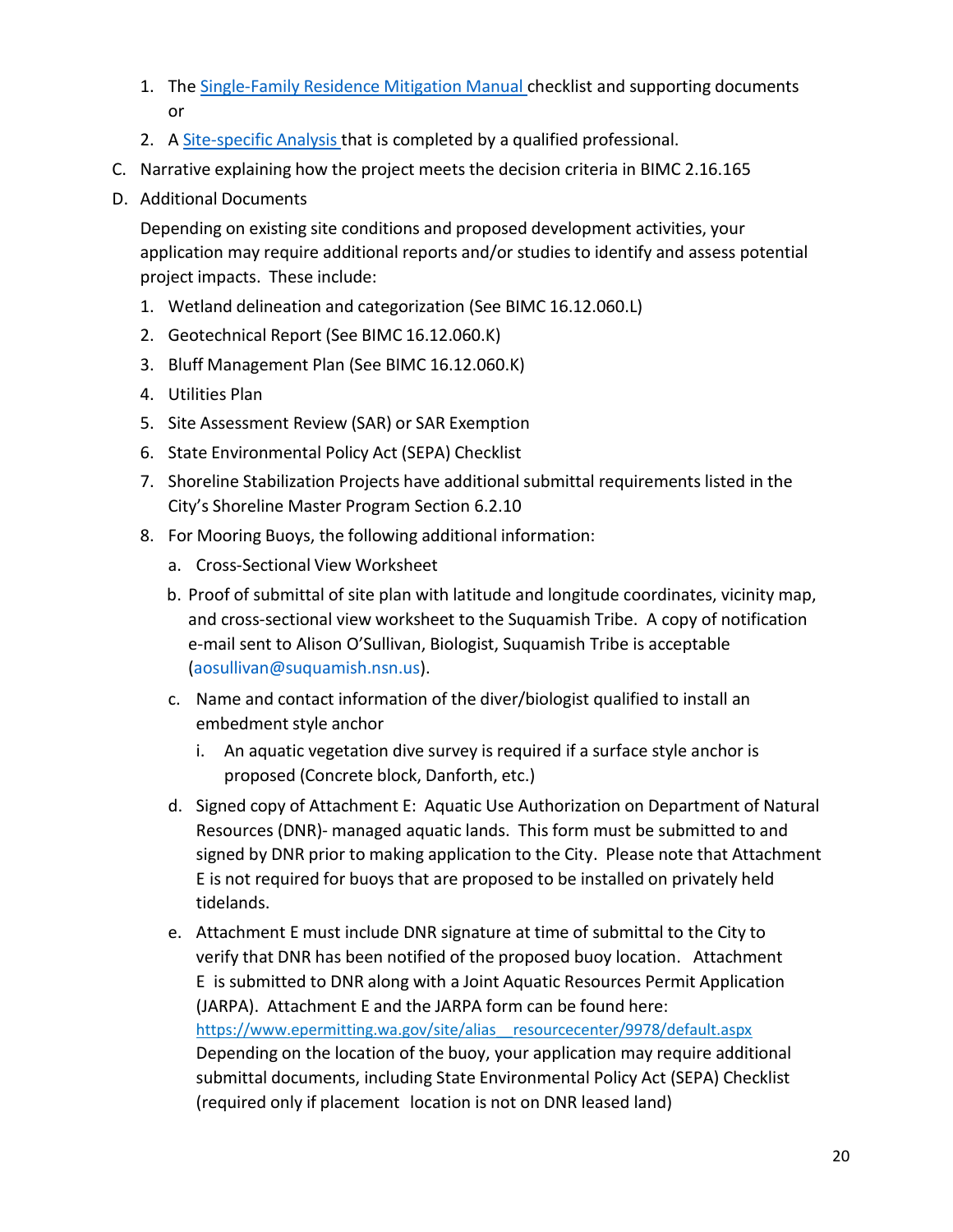# **Sign Permit**

- A. Basic Site Plan
	- 1. Position of buildings
	- 2. Landscaped areas
	- 3. Sign configuration
	- 4. Sign size
	- 5. Sign elevation
- B. Sign Permit [Worksheet](http://www.bainbridgewa.gov/DocumentCenter/View/7408)
- C. Drawing or photo of proposed sign(s) including dimensions and height above ground.
- D. Engineering specifications (if applicable).

# **Site Plan and Design Review (Major & Minor)**

- A. Basic Site Plan. For Major Site Plan and Design Review permits, submit final site plan reviewed by the Design Review Board along with any items below not already included. (Reference: Design for Bainbridge, Appendix A, Documents Required for Design Review)
- B. Utilities Plan
- C. Site Assessment Review (SAR) or SAR Exemption
- D. Landscape Plan
- E. Preapplication conference summary (if applicable)
- F. Public participation meeting summary (if applicable)
- G. State Environmental Policy Act (SEPA) checklist (if applicable)
- H. Terms, conditions, covenants, and agreements under which the subject property is bound
- I. Traffic analysis (if applicable)
- J. Design for Bainbridge checklist / worksheet
- K. Narrative: A complete and detailed written statement describing the proposal, including:
	- 1. Intended use of the land
	- 2. Phasing, including the phasing of on- and off-site improvements
	- 3. Sequence and timing of the proposed development
	- 4. Proposed land ownership
	- 5. Commercial and residential components of the project
	- 6. Addressing the decision criteria per BIMC 2.16.040 E
- L. Documentation of Kitsap Public Health District Concurrent Review, if not on public sewer and water;
- M. Non-binding Water and Sewer availability letters (availability and phasing of system extensions)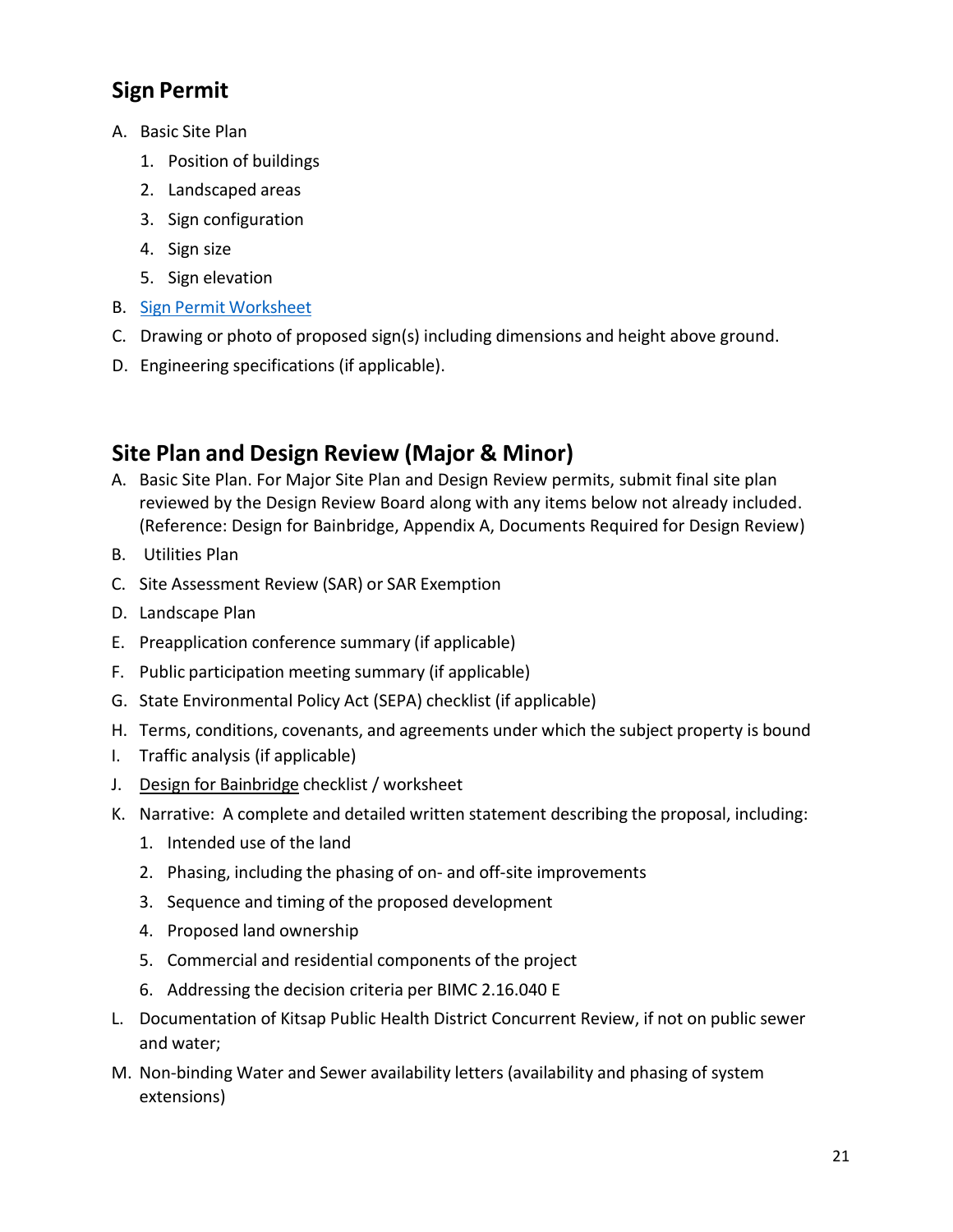- N. The terms, conditions, covenants, and agreements under which the subject property is bound, if any;
- O. Architectural drawings, including floor plans, uses, building elevations, building sections, and roof plans;
- P. Description of proposed stormwater management system and maintenance and operation. See also Utilities Plan.
- Q. Description of any facilities planned for public dedication, e.g. sewage disposal system, roads, non-motorized facilities, utility lines and facilities, parks.
- R. For installation of outdoor lighting fixtures, evidence of compliance with the requirements of chapter 18.15.040, Outdoor Lighting, on the architectural elevations or on a form provided by the department of planning and community development.
- S. A survey may be required depending on project complexity

#### **Subdivision – Preliminary (Short/ Long /Large Lot)**

- A. Basic Site Plan (two-lot short subdivisions only). For all other preliminary subdivisions, submit final site plan reviewed by the Design Review Board along with any additional items below not already included (Reference: Design for Bainbridge, Appendix A, Documents Required for Design Review)
- B. Utilities Plan
- C. Site Assessment Review (SAR) or SAR Exemption
- D. Landscape Plan (as applicable). Proposed landscaping as required by BIMC 18.15.010, including any required retention.
- E. Preliminary Plat
	- 1. Conventional scale and prepared by a surveyor licensed in the State of Washington
	- 2. Separate sheets depicting existing conditions and resultant conditions
	- 3. Zoning and Comprehensive Plan designation
	- 4. Shoreline upland and water environment designations
	- 5. Proposed method to meet fire flow requirements
	- 6. Names and locations of adjacent subdivisions
	- 7. Gross lot size (in square feet) of each existing and resultant lot
	- 8. Lot area of each existing and resultant lot / tract (BIMC 18.12.050.J)
	- 9. Delineate required critical areas, their buffers and setbacks along with any proposed modifications
	- 10. Aquifer Recharge Protection Area: Clearly show the extent of native vegetation areas. Delineate the ARPA, 12,500 square foot development areas, and show the area calculations. Document the ARPA development standards in BIMC 16.20.100.D.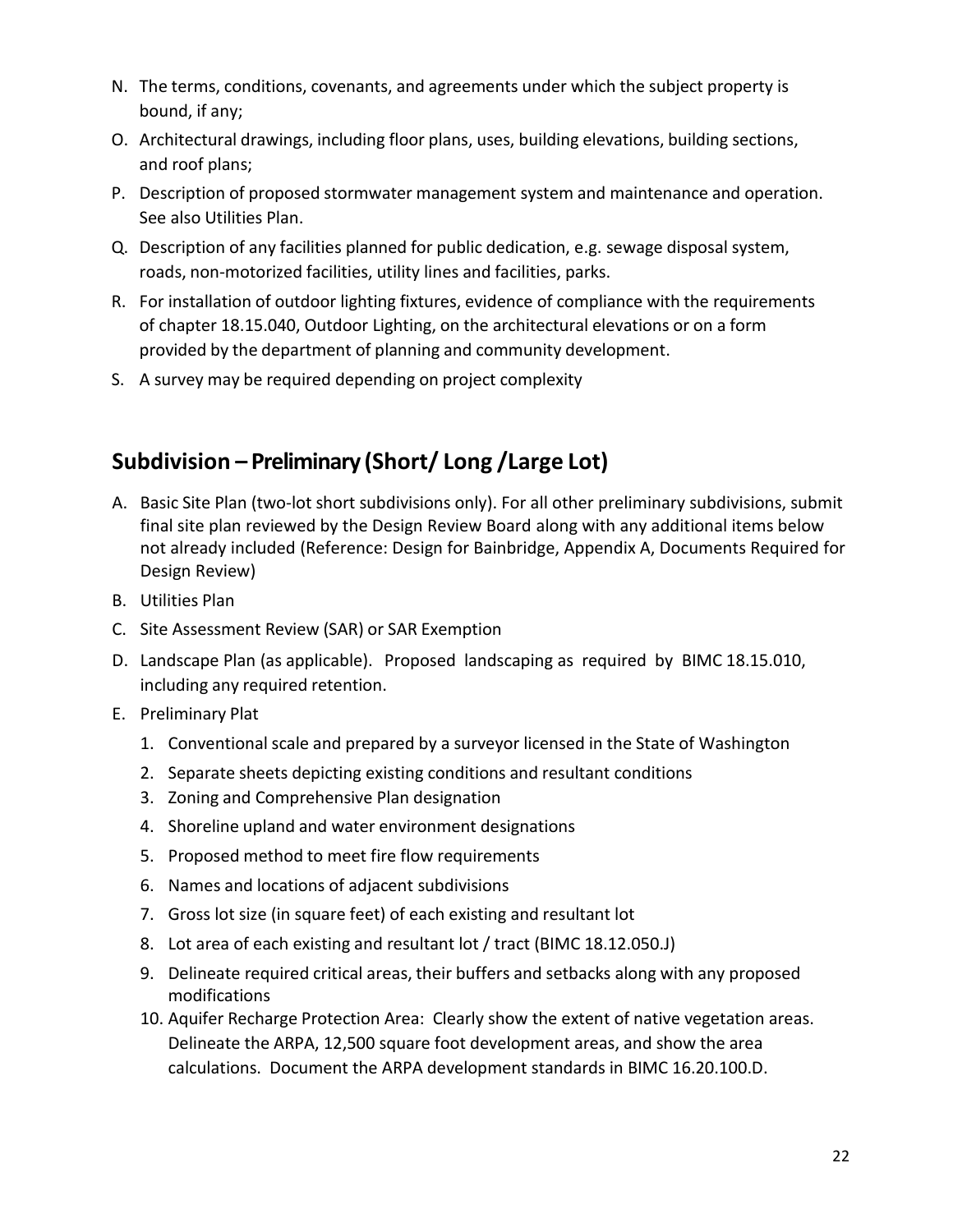- 11. Delineate primary and secondary Natural Areas, provide area calculations for each and proposed form of ownership. Identity the functional characteristics of each Natural Area type in BIMC 17.12.050.A.2.a. i-iii and b. i. – vii.
- 12. Show location of Natural Area fencing and/or signage
- 13. Delineate Community Space, provide area calculation and proposed form of ownership
- 14. Delineate and document Homesite Standards in BIMC 17.12.060 and Table 17.12.060-1
- 15. Delineate and document Subdivision Standards in BIMC 17.12.070 and Table 17.12.070-1
- F. Design for Bainbridge checklist/worksheet
- G. Document the four-step design process identified in BIMC 17.12.030
- H. Document requested departures from subdivision standards contained in BIMC 17.12.060 and 17.12.070, including BIMC Tables 17.12.060-1 and 17.12.070-1: Address consistency with general purpose of intent of the subdivision chapter, the intent of the four-step design process, and the specific standard from which the departure is requested.
- I. [Identify Island-Wide Transportation Plan](https://www.bainbridgewa.gov/708/Island-wide-Transportation-Plan-IWTP-Upd) and [City of Bainbridge Island Design and](http://www.ci.bainbridge-isl.wa.us/169/Design-Construction-Standards)  [Construction Standards.](http://www.ci.bainbridge-isl.wa.us/169/Design-Construction-Standards) Document requested deviations.
- J. Depict views of proposed houses from exterior roads and abutting properties vis-à-vis natural topography and existing vegetation
- K. State Environmental Policy Act (SEPA) checklist (if applicable)
- L. Preapplication conference summary letter
- M. Perimeter lot closures for each existing and resultant lot
- N. Title report dated not more than six months prior to application
- O. Property legal description
- P. Draft Natural Area and/or Community Space Management Plan, including maintenance plan and allowed uses for each area type
- Q. Existing and proposed terms, conditions, covenants, and agreements on the subject property (e.g. road maintenance agreement)
- R. Non-binding water and sewer availability letters (for public water / sewer) for each lot
- S. Traffic impact analysis/application for traffic concurrency or concurrency statement
- T. Other technical reports (as applicable):
	- a. Wetland delineation and report or wetland determination
	- b. Geotechnical report/assessment
	- c. Shoreline Site Specific Analysis
	- d. DNR Forestry permit
	- e. Habitat Management Plan
- U. Other special submittal requirements identified in the pre-application conference summary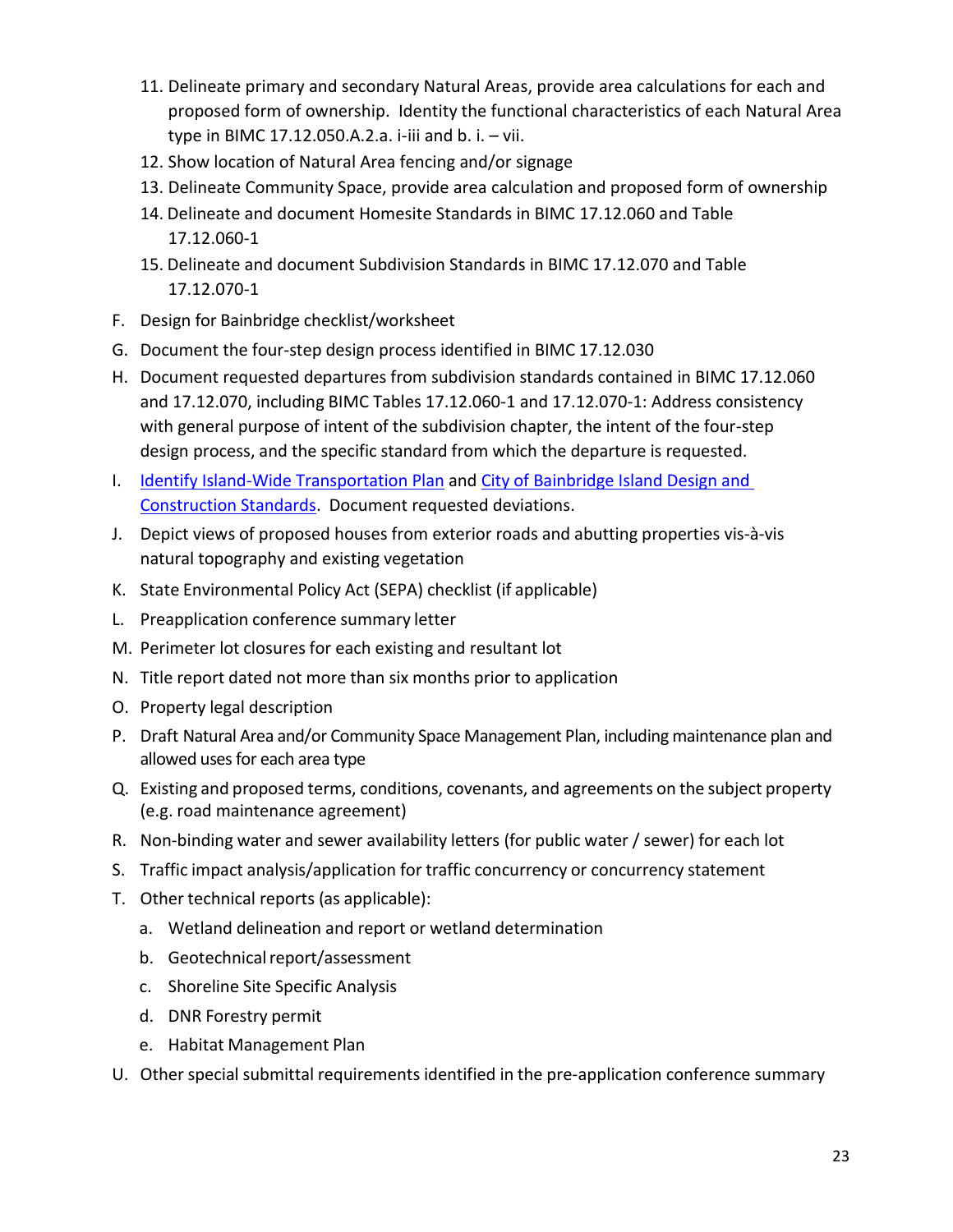# **Subdivision - Alteration (Short/ Long /Large Lot)**

- A. Proposed plat alteration
- B. Narrative including a description of the proposed change and a detailed analysis of how the change complies with decision criteria of the application used in the first instance
- C. A copy of the existing final plat
- D. A copy of the natural area / community space / open space management plan, as applicable

#### **Subdivision - Plat Utility Approval (Short/ Long /Large Lot)**

Plat utility standards for civil improvements are found in the City of [Bainbridge](http://www.ci.bainbridge-isl.wa.us/169/Design-Construction-Standards) Island Design [and](http://www.ci.bainbridge-isl.wa.us/169/Design-Construction-Standards) [Construction](http://www.ci.bainbridge-isl.wa.us/169/Design-Construction-Standards) Standards Manual. Please review the specific requirements with the assigned City project engineer for large/complex projects.

A. Construction Plans

Plans must be full-scale drawings on 24-inch by 36-inch paper with margins which are set to provide half-scale drawings on 11-inch x 17- inch paper. Two copies of the construction plan set are required. A digital set in PDF or TIFF format must also be submitted with application.

On-site plans for private property improvements must have a vertical scale of one inch equals five feet and a horizontal scale of one inch equals 50 feet. Profiles may be drawn on plan sheets.

Off-site plans for public improvements (i.e. water, sewer, storm drainage, and streets) shall have a vertical scale of one inch equals five feet and a horizontal scale of one inch equals 40 feet. All off-site plans shall have the corresponding plan/profiles on the same sheet.

See also land use standards for plan requirements (e.g. Aquifer Recharge Protection Areas).

#### General Plan Requirements:

- $\Box$  North must be up or to the left on plans, and north must not be shown in a different orientation on the same or connecting sheets.
- $\Box$  Vicinity map of approximately one square mile with the project site centered scaled one inch = 1000 feet. A scale at least one inch long must be on the map. A north arrow must be on the map and the site address must be below the map.
- $\Box$  City datum with City-established benchmark (BM) number and elevation. BM information is available from the city's right-of-way specialist.
- $\Box$  A detailed description of the site, including lot number, quarter section, township and range, unless otherwise noted by the City Engineer.
- $\Box$  Current zoning of site and of adjacent properties
- $\Box$  Lot size(s) with perimeter distances and bearings of the site shown on the plan
- $\Box$  Project name in the title block
- $\Box$  Owner/developer name, address, and phone number in the title block
- $\Box$  Design engineer's name, address, and phone number in the title block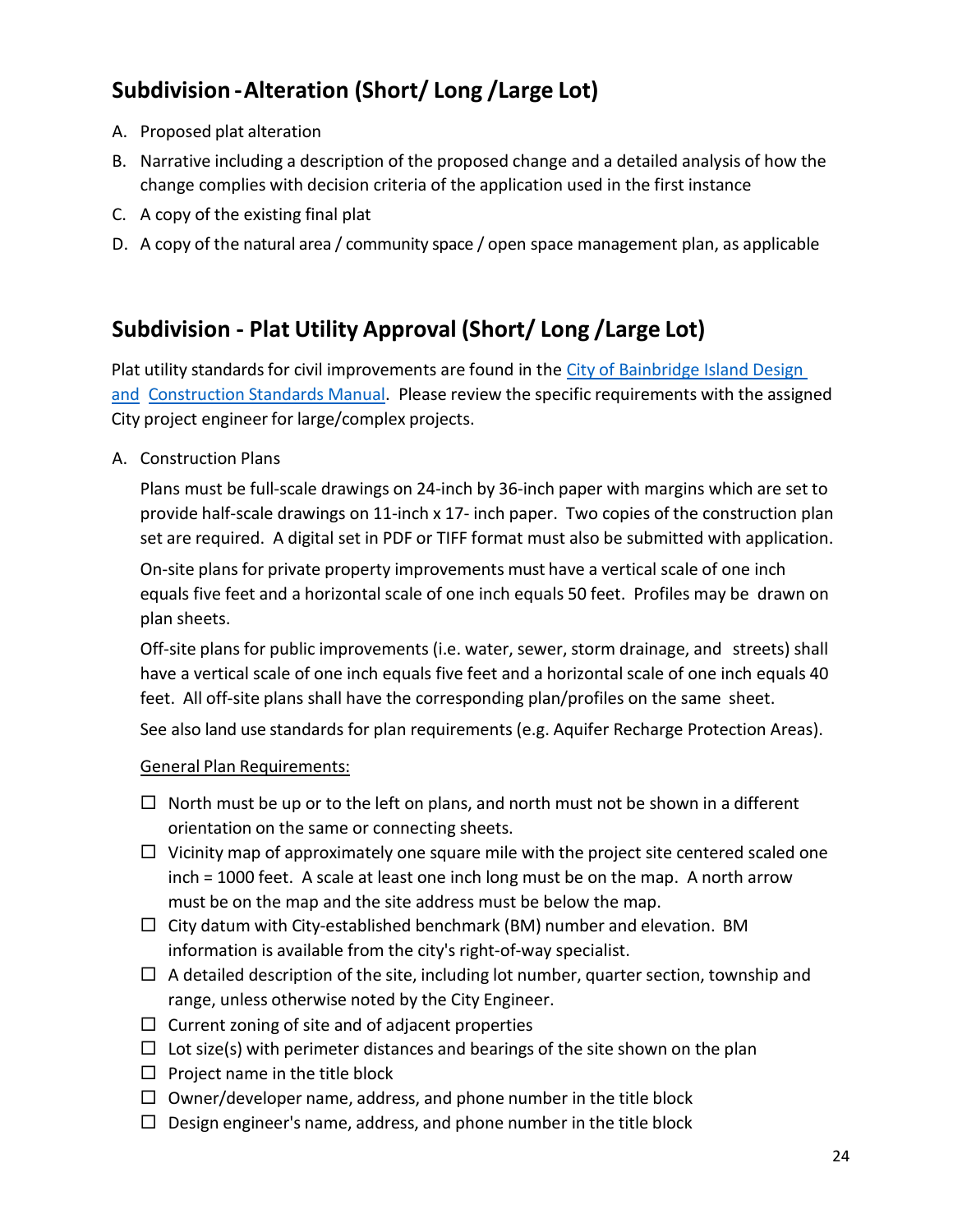- $\Box$  Boundary and topographic survey of existing conditions with a contour interval of no less than five feet (no less than 10 feet for Large Lot Subdivisions)
- $\Box$  Clearly identify and dimension existing and proposed rights-of-way and easements. Show Kitsap County recording numbers for all existing easements.
- $\Box$  All pertinent existing and finish elevations
- $\Box$  Existing natural drainage ways (e.g. swales, ditches) and flow path with arrows and elevations
- $\Box$  Lakes, rivers, streams, flood plains, wetlands, sensitive slopes, and other sensitive areas
- $\Box$  Limits and elevations of 100-Year floodplain with floodway and flood fringe delineated
- $\Box$  General plan notes consistent with the Standards shall be shown on the plan

#### Individual Plan Sheet Requirements:

Plans may be incorporated on the same sheet where clarity is not affected.

- $\Box$  Preliminary conditions of approval
- $\Box$  Grading, Drainage, and Erosion and Sediment Control (GDESC) Plan
- $\Box$  Street plan or plat road plan
- $\Box$  Parking plan
- $\Box$  Utility plan (water, sewer, and dry/franchise utility location and coordination)
- $\square$  Significant tree/tree retention plan
- $\Box$  Open space management plan, where applicable
- $\Box$  Landscaping plan
- B. Reports and Supporting Documentation/Calculations
	- $\Box$  Stormwater management report consistent with BIMC 15.20 and the current adopted Stormwater and Low Impact Development manuals.
	- $\Box$  Drainage design calculations.
	- $\Box$  Soil logs and infiltration rate determination, where applicable.
	- $\Box$  Geotechnical report, where applicable.
	- $\Box$  Domestic (multi-family), commercial and fire flow calculations.
	- $\square$  Sewer conveyance calculations.
- C. Facilities (Water, Sewer, Storm Water and Streets) Extension Agreement Application

The extension agreement application shall be completed by the owner and submitted with the applicable processing fee consistent with BIMC 13.32.

- $\Box$  Application shall indicate whether a latecomer reimbursement will be requested.
- $\Box$  Drawings shall be submitted showing generally the proposed location, type, and size of the utility or street improvements.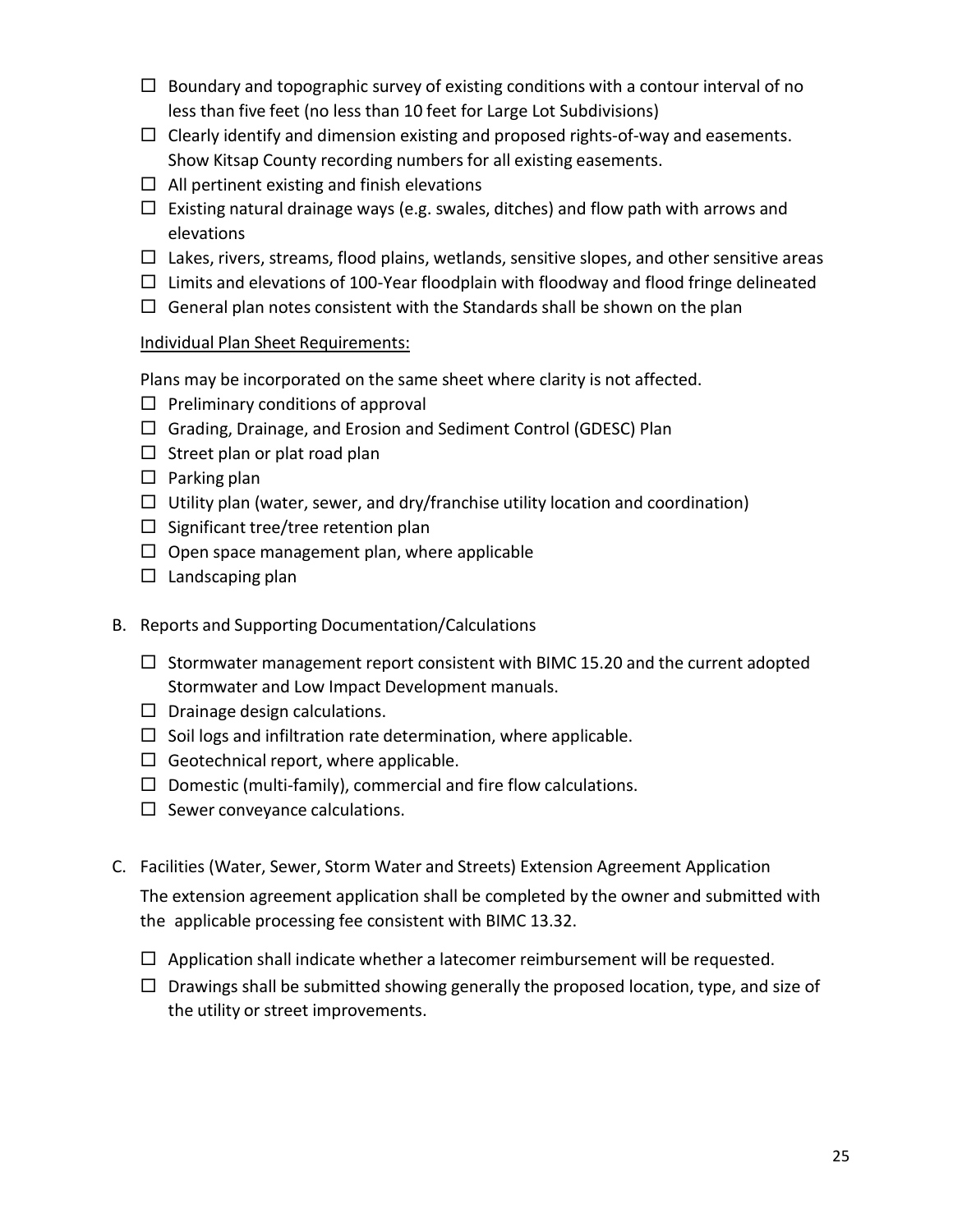# **Subdivision - Final (Short/ Long /Large Lot)**

- A. Plat Utilities Plan (engineered drainage plan / report or minor plan as applicable)
- B. Landscape Plan (as applicable). Proposed landscaping as required by BIMC 18.15.010, including any required retention.
- C. Final terms, conditions, covenants, and agreements(e.g. Natural / Community Space Management Plan, road maintenance agreement)
- D. Statement of compliance listing the plat conditions and how each condition is met
- B. Perimeter lot closures for each existing and resultant lot
- C. Title report dated not more than six months prior to application
- D. Binding water and sewer availability letters (for public water/sewer) for each lot
- E. Final Plat, as modified by conditions of approval
	- 1. Applicable plat conditions of approval
	- 2. Ties to permanent monuments
	- 3. Controlling reference points or monuments
	- 4. Bearing and length of lines
	- 5. Origin of meridian or basis of bearings
	- 6. Surveyor's certificate signed by the surveyor who prepared the final plat: *"I,\_\_\_\_\_\_registered as a professional land surveyor by the State of Washington, certify that this Subdivision is based on an actual survey of the land described herein, conducted by me or under my supervision, during the period of \_, 20\_\_, through\_\_\_\_, 20\_\_ , that the distances, courses, and angles shown hereon correctly; and the lot corners have been staked on the ground as depicted hereon."*
	- 7. Disclaimer regarding road maintenance: *"Responsibility and expense for maintenance of streets serving lots within this short plat/subdivision shall rest with the lot owners unless such roads have been accepted by the City."*
	- 8. If plat improvements are assured, a prominent note on the face of the final plat: *"The lots created by this plat are subject to conditions of an assurance device held by the City for the completion of certain necessary facilities. Building permits may not be issued and/or occupancy may not be allowed until such necessary facilities are completed and approved by the City. All purchasers shall satisfy themselves as to the status of completion of the necessary facilities."*
	- 9. Signature and date lines for the City Planning Director
	- 10. Signature and date lines for the Health District (N/A for short plats)
	- 11. County Treasurer and Auditor signature blocks
	- 12. Declaration regarding further subdivision: "Land in a short subdivision may not be further *divided through a short plat within a period of five years recording the final short without meeting the standards of and being reviewed as a long subdivision."*
	- 13. Estimate approved by the City for financial assurance of plat improvements (if applicable)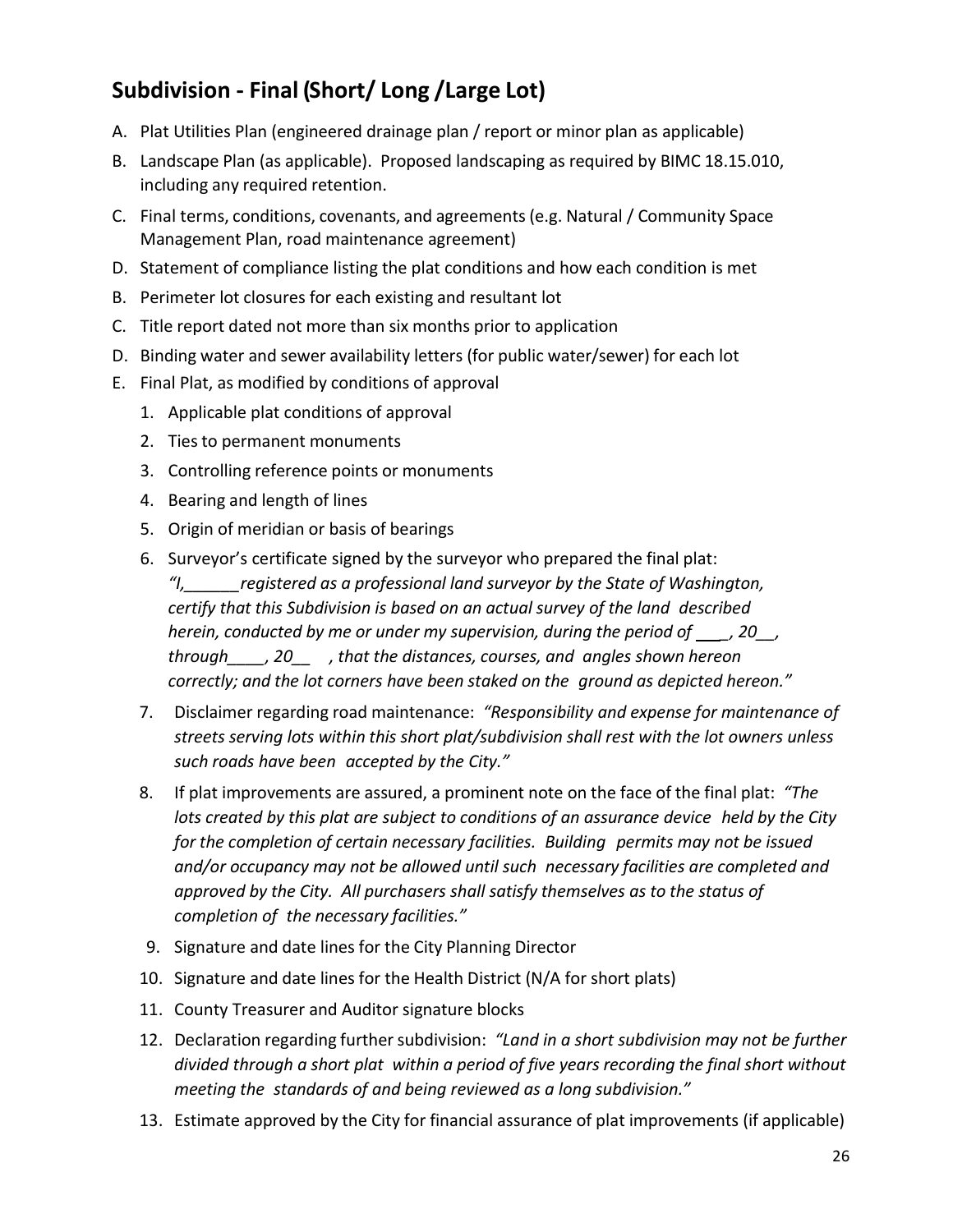# **Tree Removal/Vegetation Maintenance Permit**

- A. Basic Site Plan
- B. Trees and vegetation proposed to be removed (also show on Basic Site Plan)
- C. Size (diameter breast height [dbh]) of trees to be removed (Required only for commercial, institutional, multifamily, and mixed-use development and any properties in Mixed Use Town Center, High School Road, R-2.9, R-3.5 and R-4.3 zones. Also show on Basic Site Plan)
- D. Site Assessment Review (SAR) or Exemption (if applicable)
- E. Erosion control methods, drainage information or plan, pursuant to BIMC 15.20 (if applicable).
- F. Planting plan (see Landscape Plan section above) if tree removal brings a property below applicable tree unit requirements (see BIMC Section 18.15.010.G) or is proposed within required vegetation areas (e.g. landscape buffers, no-cut buffers), or any other trees required to be retained through an approved land use permit. Planting plan should ensure that property continues to meet any applicable tree requirements.

#### **Variance – Zoning (Major & Minor)**

- A. Basic Site Plan
- B. State Environmental Policy Act (SEPA) checklist (if applicable)
- C. Terms, conditions, covenants, and agreements under which the subject property is bound
- D. Narrative A complete and detailed written statement describing the proposal, including:
	- 1. Reason for the variance request
	- 2. Detailed description of how the proposal will meet the decision criteria
	- 3. Visual impacts of proposed structures, including proposed screening

#### **Wireless Communication Facility Permit (WCF)**

Permit procedures for wireless communication facility permits are detailed in BIMC 18.10.

- A. Basic Site Plan
	- 1. Additional requirements
		- a. Location, elevation and dimensions of existing facility components
		- b. Location, elevation and dimensions of proposed facility components
		- c. Existing and proposed site grade
		- d. Area of ground disturbance for construction activities
		- e. Primary viewshed of the proposed WCF
		- f. Proposed height
		- g. Coverage area at proposed height (may be inset map or on separate sheet)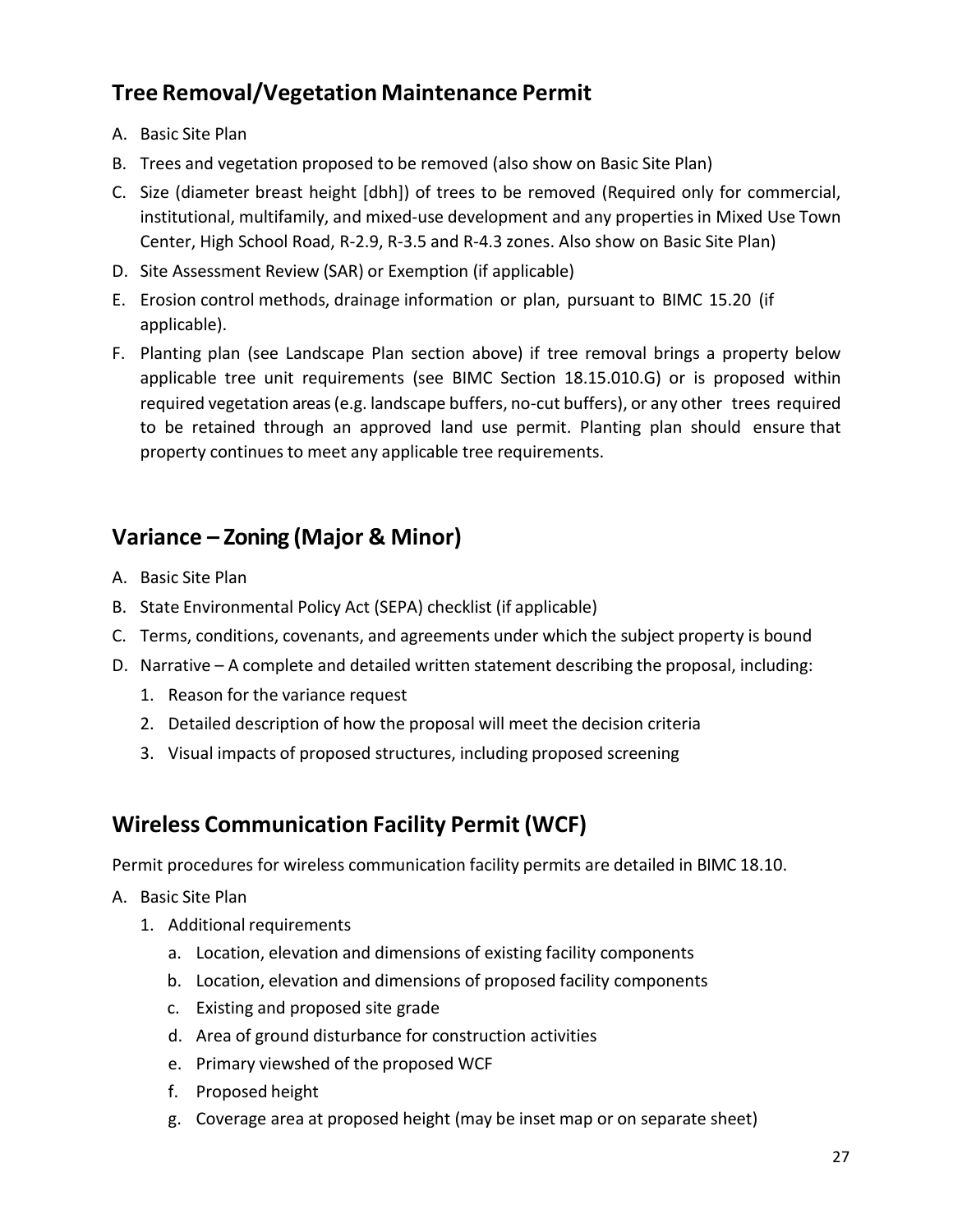- h. Inventory of WCF sites in or within a one mile radius of the City that are operated by the applicant
- B. Landscape Plan
	- 1. Additional landscape plan information required:
		- a. Type and location of vegetation screen of WCF components in viewshed context
		- b. Height of vegetation screen at maturity (e.g. monopole/tower 2/3 height screening)
		- c. Type and location of topographic or structural screening (e.g. wall, fencing)
		- d. WCF paint/camouflage color scheme in viewshed context
		- e. Security fencing height, vegetation screening and paint/camouflage screening
- C. Detail Drawing
	- 1. Antenna
	- 2. Support structure and any protrusion from the support structure
	- 3. Transmission device
	- 4. Equipment shelter
- D. Photo/visual simulations of the proposal from affected properties and public rights-of-way at varying distances
- E. Narrative
	- 1. An explanation of the need for the proposed WCF
	- 2. Location priority analysis (e.g. co-location vs. commercial building)
	- 3. Height and design of WCF sites in or within one mile of the City
	- 4. Impact of proposal on existing restrictions or requirements (e.g. Conditional Use Permit, Site Plan and Design Review Permit)
	- 5. Feasibility of underground location for equipment facilities
	- 6. Equipment noise evaluation (e.g. dB at nearest property line)
- F. Documentation verifying that the proposed WCF complies with Federal Communications Commission and Federal Aviation Administration regulations
- G. Copy of documentation regarding existing restrictions or requirements (e.g. Conditional Use Permit, Site Plan and Design Review Permit)
- H. Additional information required for:
	- 1. Tower modification
		- a. Structural engineering report demonstrating the modification complies with applicable construction/electrical/safety codes including:
			- i. number and types of antennas the tower can support
			- ii. basis for capacity calculation
			- iii. statement that the proposal complies with applicable FCC guidelines and standards
	- 2. Base station modification
		- a. Structural engineering report demonstrating the modification complies with applicable construction/electrical/safety codes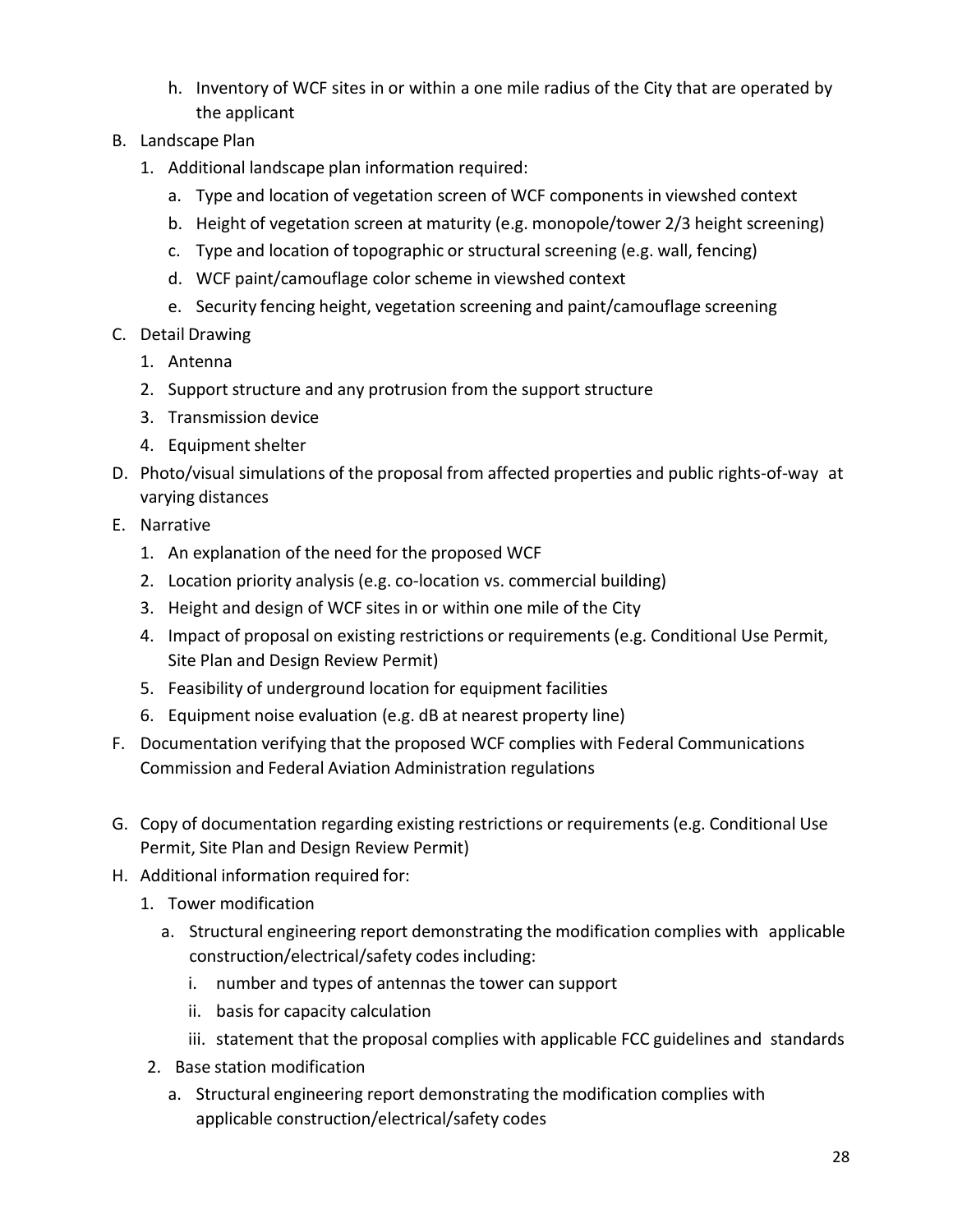- 3. Applications for facilities other than Facility I or II
	- a. Documentation of efforts to co-locate on existing facilities
- I. If all or a portion of the WCF will be located upon a city-owned structure, or upon non-rightof-way property which is either city-owned or city-leased, the applicant shall be required to enter into a lease agreement with the city for the use of the city property.
- J. A Master Permit, consistent with Chapter 19.02 and 19.04 BIMC, if all or a portion of the WCF will be located in the right-of-way.

### **Wireless Eligible Facilities Request Permit (EFR)**

Permit procedures for wireless eligible facilities request permits are detailed in BIMC 18.11.

- 1. An assertion that the proposed facilities modification is subject to review under Section 6409 of the Spectrum Act.
- 2. An evaluation of the substantial change criteria as found in BIMC 18.11.010.K.
- 3. Copies of any environmental documents required by any federal agency. These shall include the environmental assessment required by  $47$  C.F.R. Part  $1$  (Part  $1$  – Practice and Procedure), Section 1.1307, as amended, or, in the event that an FCC environmental assessment is not required, a statement that describes the specific factors that obviate the requirement for an environmental assessment.
- 4. If the applicant is not the owner or person in control of the eligible support structure and/or site: An attestation that the owner or person in control of the eligible support structure and/or site has consented to the proposed facilities modification. If the eligible support structure is located in a public right-of-way, the applicant must also attest that applicant has authorization to install, maintain and operate transmission equipment in, under, and above the public right-of-way.
- 5. A request involving co-location of transmission equipment or the replacement of transmission equipment: Complete copies of the underlying land use approvals for siting of the tower or base station proposed to be modified, establishing that, at the time of submittal of the application, such tower or base station constituted an eligible support structure.
- 6. A request that will result in an increase in height of the eligible support structure: Record drawings, as-built plans, or the equivalent, showing the height of the eligible support structure (a) as originally constructed and granted approval by the city or other applicable local zoning or similar regulatory authority; or (b) as of the most recent modification received by the city, or other local zoning or regulatory approval, prior to the passage of the Spectrum Act, whichever height is greater.
- 7. A request to an eligible support structure, which structure, or proposed modification of the same, is subject to preexisting restrictions or requirements imposed by a reviewing official or decision-making body pursuant to authority granted under the city code, or an ordinance or a municipal code of another local government authority: A copy of the document (e.g., CUP or SUP) setting forth such preexisting restrictions or requirements together with a certification that the proposed facilities modification conforms to such restrictions or requirements; provided, that such certification shall have no application to the extent the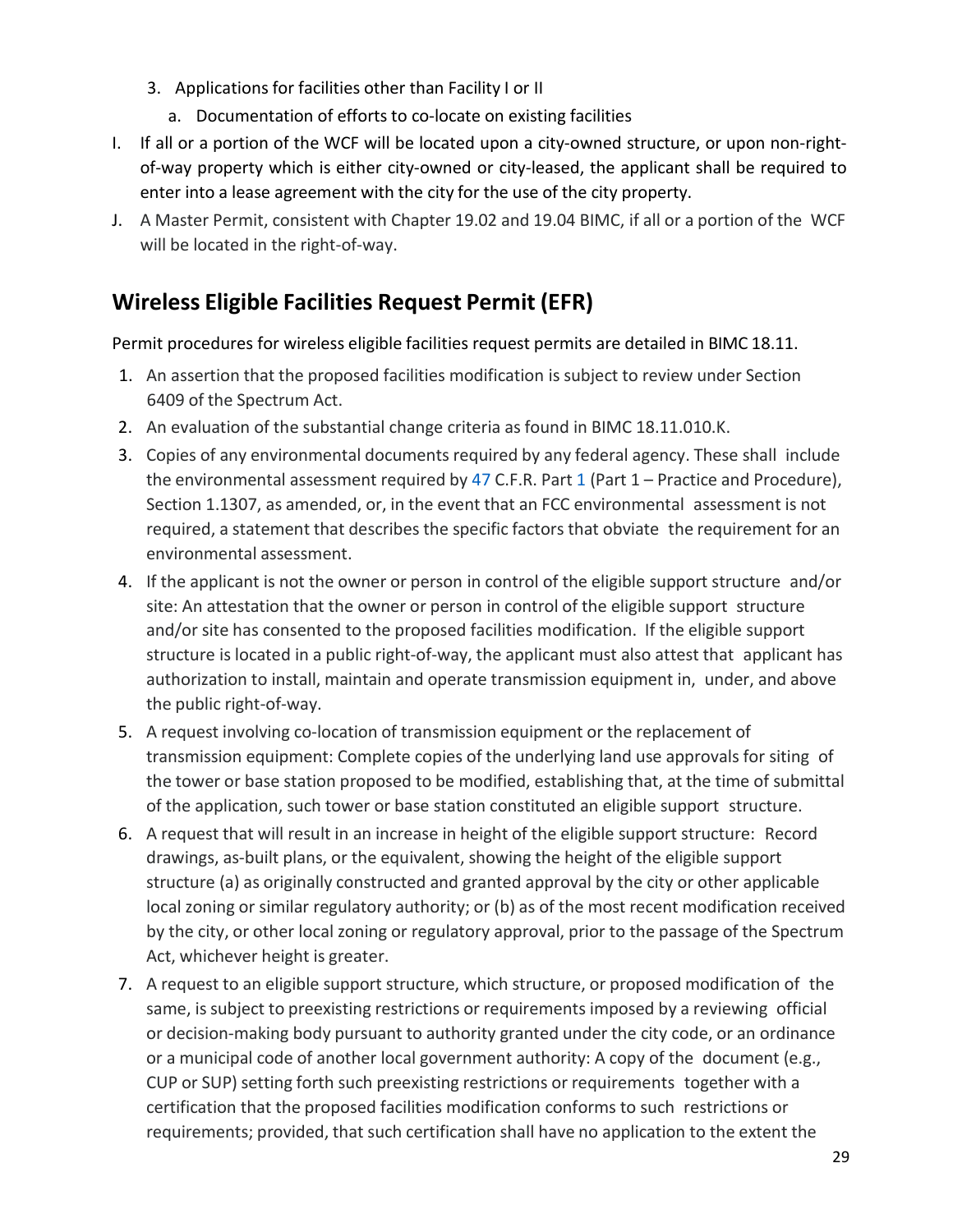proposed facilities modification relates solely to an increase in height, increase in width, addition of cabinets, or new excavation, that does not result in a substantial change in the physical dimensions of the eligible support structure.

- 8. A request to an eligible support structure, which structure, or proposed modification of the same, is subject to preexisting concealment restrictions or requirements, or was constructed with concealment elements: Applicant shall set forth the facts and circumstances demonstrating that the proposed modification would not defeat the existing concealment elements of the eligible support structure. If the proposed modification will alter the exterior dimensions or appearance of the eligible support structure, applicant shall include a detailed visual simulation depicting how the eligible support structure will appear after the proposed modification is complete. The visual simulation shall depict to scale the eligible support structure in relation to the trees, landscaping and other structures adjacent to, or in the immediate vicinity of, the eligible support structure.
- 9. A request that will protrude from the edge of a nontower eligible support structure: Record drawings, as-built plans, or the equivalent, showing at a minimum the edge of the eligible support structure at the location of the proposed modification.
- 10. A request to an eligible support structure that will (a) include any excavation; (b) would result in a protrusion from the edge of a tower that exceeds an existing protrusion of any transmission equipment attached to a tower; or (c) would protrude from the edge of a nontower eligible support structure: A description of the boundaries of the site together with a scale drawing based on an accurate traverse, with angular and lineal dimensions, depicting the boundaries of the site in relation to the tower or base station proposed to be modified and depicting the proposed location, elevation and dimensions of the new or replacement transmission equipment. The city may require a survey by a land surveyor licensed in the state of Washington when, in the judgment of the approval authority, a survey is reasonably necessary to verify the boundaries of the site to determine if the proposed facilities modification would result in a substantial change in the physical dimensions of the eligible support structure.
- 11. A request to the eligible support structure that includes hardening through structural enhancement: A technical report by a qualified engineer accredited by the state of Washington, demonstrating that the structural enhancement is performed in connection with and is necessary to support the proposed co-location, removal, or replacement of transmission equipment and conforms to applicable code requirements. The city may retain the services of an independent technical expert to review, evaluate, and provide an opinion regarding the applicant's demonstration of necessity.
- 12. A request that proposes a modification to a tower: A stamped report by a Washington State-registered professional engineer demonstrating that the tower with the proposed modifications will comply with applicable structural, electrical, and safety codes, including by way of example, and not limitation, EIA/TIA-222-Revision G, published by the American National Standards Institute (as amended), allowable wind speed for the applicable zone in which the tower is located, and describing the general structural capacity of the tower with the proposed modifications, including: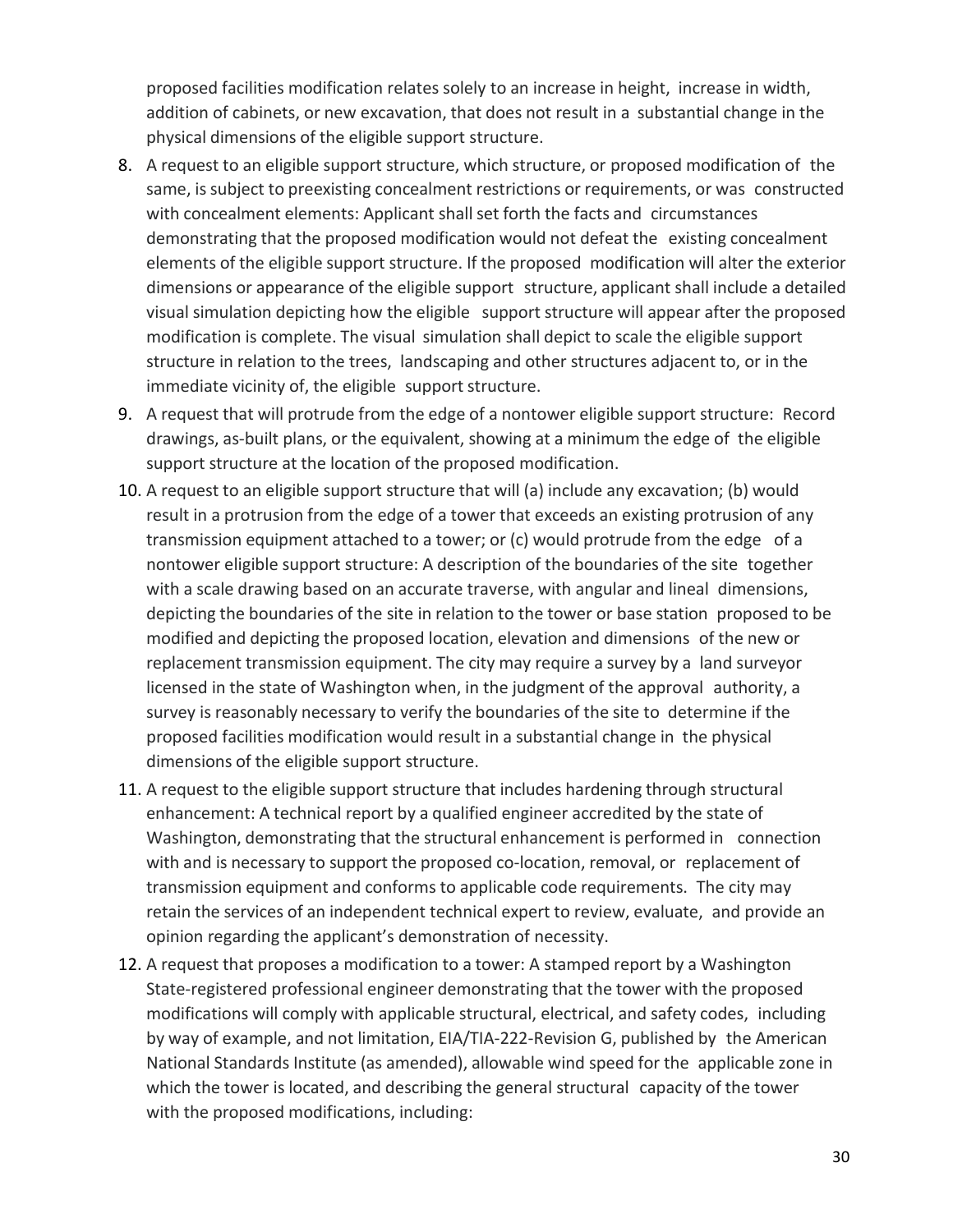- a. The number and type of antennas that can be accommodated;
- b. The basis for the calculation of capacity; and
- c. A written statement that the proposal complies with all federal guidelines regarding interference and ANSI standards as adopted by the FCC, including but not limited to nonionizing electromagnetic radiation (NIER) standards. The city may retain the services of an independent technical expert to review, evaluate, and provide an opinion regarding the applicant's demonstration of compliance.
- 13. A request to a base station: A stamped report by a Washington State-registered professional engineer demonstrating that the base station, with the proposed modifications, will comply with applicable structural, electrical, and safety codes.
- 14. A request requiring alteration to the eligible support structure, excavation, installation of new equipment cabinets, or any other activities impacting or altering the land, existing structures, fencing, or landscaping on the site: A detailed site plan and drawings, showing the true north point, a graphic scale and, drawn to an appropriate decimal scale, indicating and depicting:
	- a. The location, elevation and dimensions of the existing eligible support structure;
	- b. The location, elevation and dimensions of the existing transmission equipment;
	- c. The location, elevation and dimensions of the transmission equipment, if any, proposed to be co-located or that will replace existing transmission equipment;
	- d. The location, elevation and dimensions of any proposed new equipment cabinets and the intended use of each;
	- e. Any proposed modification to the eligible support structure;
	- f. The location of existing structures on the site, including fencing, screening, trees, and other significant site features; and
	- g. The location of any areas where excavation is proposed showing the elevations, depths, and width of the proposed excavation and materials and dimensions of the equipment to be placed in the area excavated.

# **Small Wireless Facility Permit (SWF)**

Permit procedures for small wireless facility permits are detailed in BIMC 19.10.

- 1. A Master Permit, consistent with Chapter 19.02 and 19.04 BIMC, if the proposed facilities are located in the right-of-way.
- 2. Associated Permit(s). Applications or check lists required under the Critical Areas, Shoreline, or SEPA ordinances. Applications for deployment of small wireless facilities in Design Zones or for new poles shall comply with the requirements in BIMC 18.10A.060.
- 3. Specific locational information including GIS coordinates of all proposed small wireless facilities and specify where the small wireless facilities will utilize existing, replacement, or new poles or towers, existing buildings, or other structures. Ground mounted equipment (if authorized pursuant to Chapter 18.10A BIMC), conduit, junction boxes, and fiber and electrical connections necessary for and intended for use in the deployment shall also be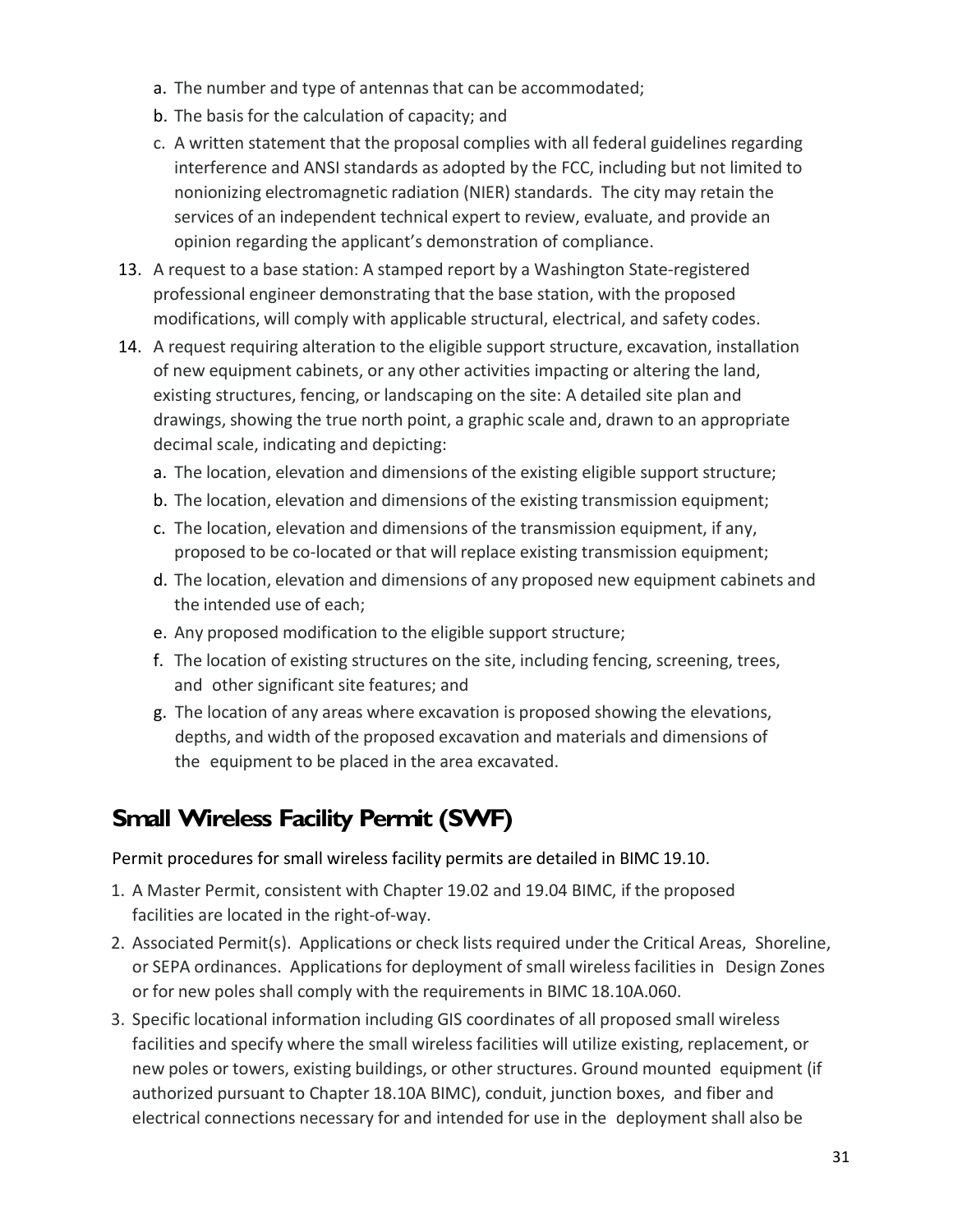specified regardless of whether the additional facilities are to be constructed by the applicant or leased from a third party. Detailed schematics and visual renderings of the small wireless facilities, including engineering and design standards, shall be provided by the applicant. The application shall have sufficient detail to identify:

- (a) The location of overhead and underground public utility, telecommunication, cable, water, adjacent lighting sewer drainage and other lines and equipment within 50 feet of the proposed project area (which the project area shall include the location of the fiber source and power source). Further, the applicant shall include all existing and proposed improvements related to the proposed location, including but not limited to poles, driveways, ADA ramps, equipment cabinets, street trees and structures within 50 feet from the proposed project area.
- (b) The specific trees, structures, improvements, facilities, lines and equipment, and obstructions, if any, that applicant proposes to temporarily or permanently remove or relocate and a landscape plan for protecting, trimming, removing, replacing, and restoring any trees or areas to be disturbed during construction.
- (c) The construction drawings shall also include the applicant's plan for electric and fiber utilities, all conduits, cables, wires, handholes, junctions, meters, disconnect switches and any other ancillary equipment or construction necessary to construct the small wireless facility, to the extent to which the applicant is responsible for installing such electric and fiber utilities, conduits, cables, and related improvements. Where another party is responsible for installing such electric and fiber utilities, conduits, cables, and related improvements, applicant's construction drawings will include such utilities to the extent known at the time of application, but at a minimum applicant must indicate how it expects to obtain fiber and electric service to the small wireless facility.
- (d) Compliance with the aesthetic requirements of BIMC 18.10A.050.
- 4. Written approval from the owner of any pole or structure for the installation of its small wireless facilities on such pole or structure. To extent that the pole or structure is not owned by the applicant, the applicant shall demonstrate in writing that they have authority from the pole owner to install the small wireless facility on the pole or structure. Such written approval shall include approval of the specific pole, engineering and design standards, as well as assurances that the specific pole can withstand wind and seismic loads, from the pole owner, unless the pole owner is the City. Submission of the lease agreement between the pole owner and the applicant is not required. If the proposed small wireless facility is not within the rights-of-way, the applicant must provide written approval from the property owner. For city-owned poles or structures, the applicant must obtain a lease from the City prior to or concurrent with the small wireless permit application and must submit as part of the application the information required in the lease for the City to evaluate the usage of a specific pole.